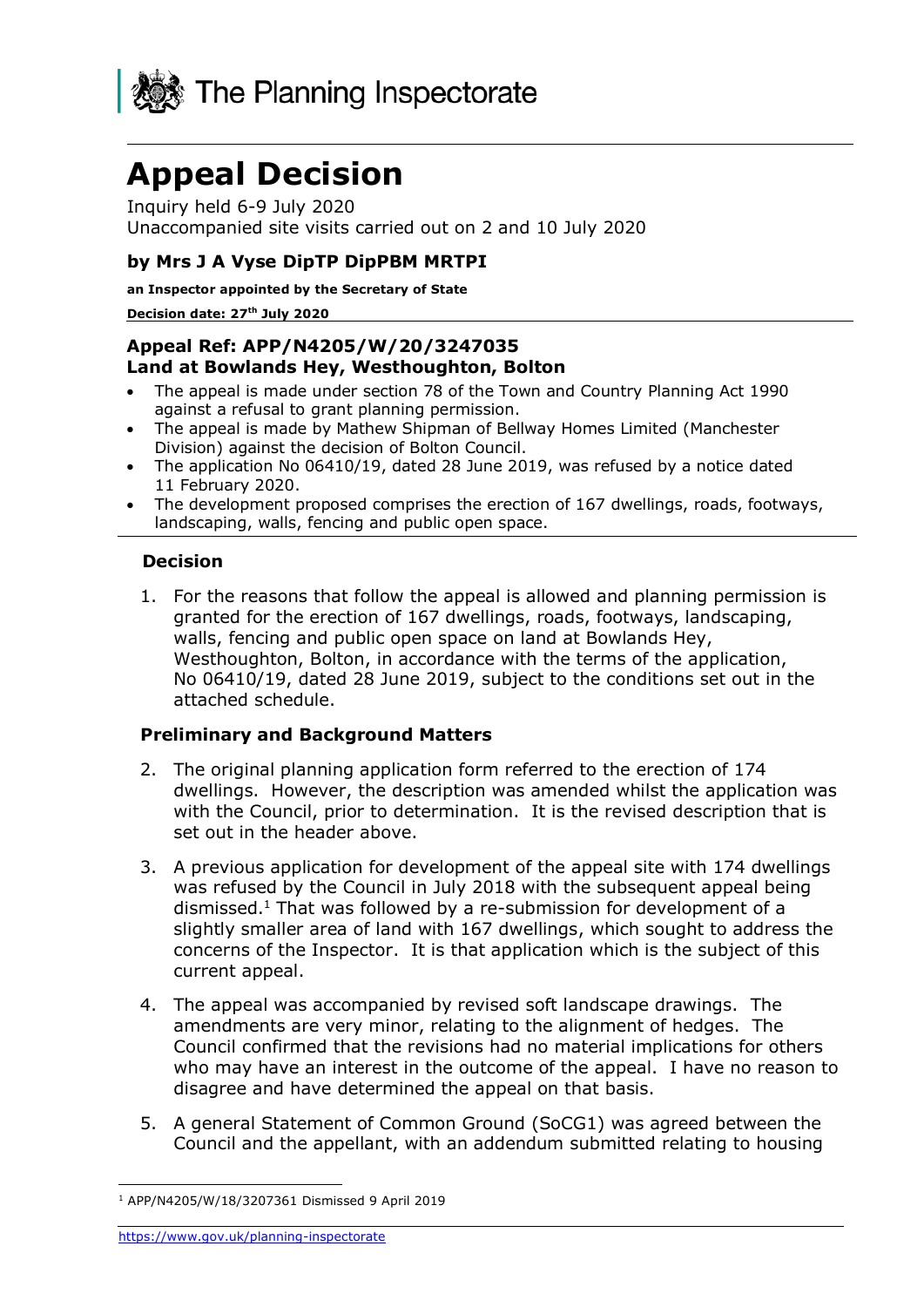land supply (SoCG2). A separate Landscape Statement of Common Ground was also submitted (SoCG3).

6. In addition, the appeal was accompanied by a draft planning obligation in the form of a deed of agreement between the main parties pursuant to the provisions of Section 106 of the Town and Country Planning Act 1990 (as amended). It sets out a range of obligations, covenants and undertakings subject to the usual contingencies. The provisions secured are a material consideration and are dealt with later in this decision. With my agreement, a completed version was submitted shortly after the close of the Inquiry.<sup>2</sup>

# **Main Issue**

- 7. The 7.92 hectare appeal site comprises open, gently undulating grassland as part of a tract of undeveloped land adjacent to, but outwith, the western settlement boundary for Westhoughton as currently defined by the development plan, which includes the Bolton Core Strategy 2011 and the Bolton Allocations Plan 2014. The Allocations Plan shows the appeal site as Other Protected Open Land (OPOL) with policy CG6AP being permissive only of specified categories of development within such areas. As set out in SoCG1, it is a matter of agreement that the development proposed does not fall within any of the specified categories and is therefore contrary to that policy. It is also agreed that there would be conflict with Core Strategy policies OA3(3) and OA3(6) which seek, respectively, to concentrate sites for new housing in the town centre and other sites within the urban area, and to ensure that Protected Open Land around Westhoughton remains undeveloped. Although not referenced in the reason for refusal, there would be conflict too with Strategic Objective 15 of the Core Strategy (SO15) which also seeks to focus new housing in the existing urban area.
- 8. Whilst the development plan remains as the starting point for planning decisions, SoCG2 confirms that, for the purposes of this appeal, the Council can only demonstrate a housing land supply of between 3–3.6 years. As a consequence, policies CG6AP, OA3(3) and OA3(6) are to be considered as out of date with reference to paragraph 11(d) and associated Footnote 7 of the National Planning Policy Framework (the Framework). SO15 can also to be considered as out of date for the same reason.
- 9. In light of the forgoing and having regard to the previous Appeal Decision for development of this site, the main issue in this case was agreed as relating to the effect of the development proposed on the character and appearance of the area, with specific reference to landscape impact.

# **Reasons for the Decision**

10. The site lies within Natural England's National Landscape Character Area 56: Lancashire Coal Measures (NCA56) whilst at a regional scale, the Greater Manchester Landscape Character and Sensitivity Assessment (August 2018) categorises the landscape here as Urban Fringe Farmland. At a district scale, the Landscape Character Appraisal for Bolton 2001 (LCA) identifies it as lying within the Agricultural Coal Measures Landscape Character Type (LCT).

<sup>2</sup> Listed as Inquiry Document 12 below (ID12)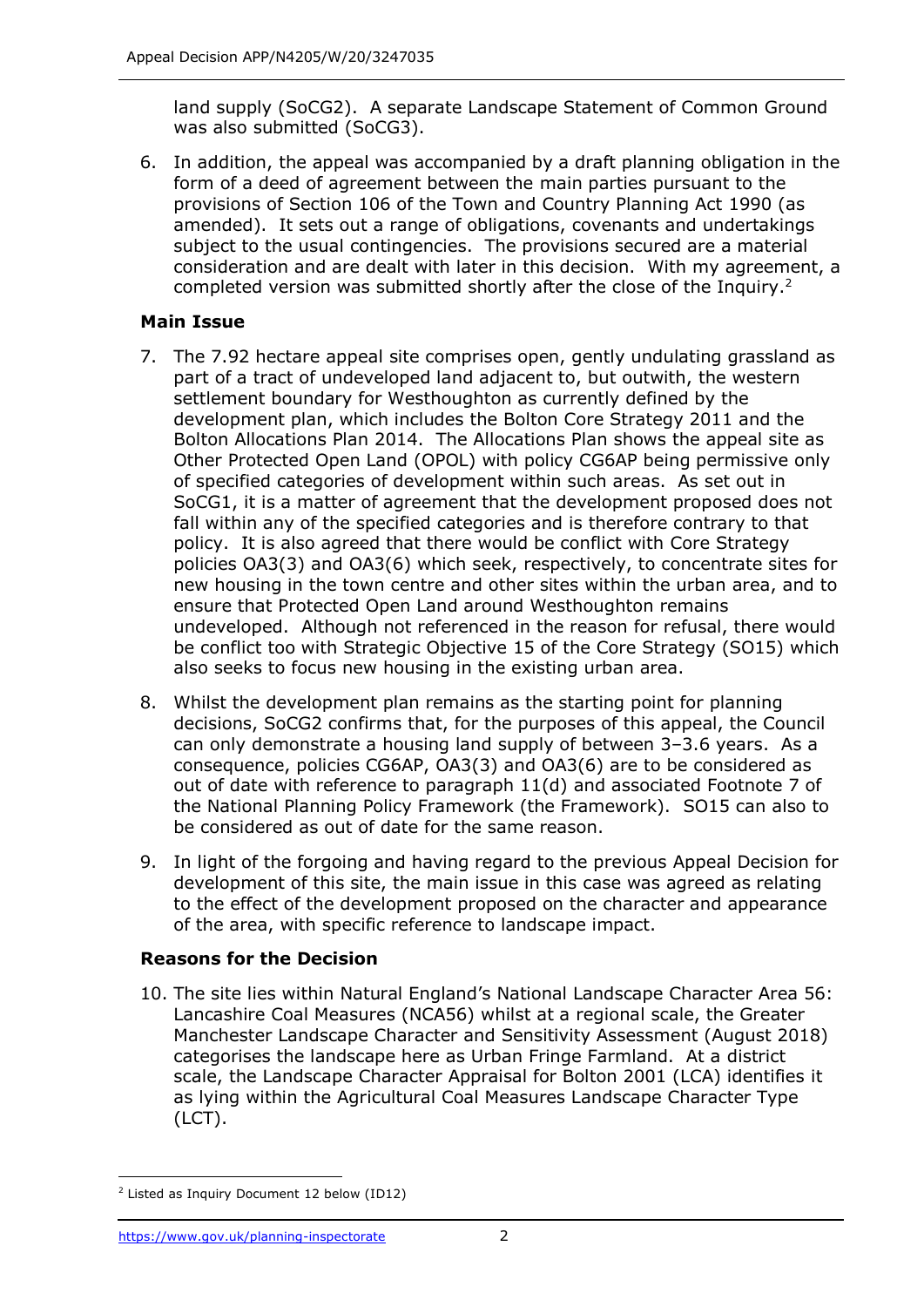- 11. This is a settled, urbanised landscape with a scattered settlement pattern. Together, the landscape assessments identify the wider area as low grade pastureland with signs of physical deterioration in quality especially towards the east, with areas that are strongly influenced by the visual presence of the adjoining urban edge and with development, including golf courses, detracting from its rural qualities. The LCA confirms that there is some potential for change within the character area, with the Greater Manchester document confirming an overall medium landscape sensitivity to 2-3 storey housing development. It also sets out that areas on the immediate urban edge are typically of lower sensitivity due to the strong influence that development already has on the rural qualities of the area. That medium sensitivity categorisation is reflected both in findings of the Inspector who dealt with the earlier Appeal and in the evidence before me.
- 12. The site is bounded by hedgerows and hedgerow trees, post and wire fencing and, along the eastern boundary, by the well vegetated corridor of Pennington Brook. Public footpaths run along the Westhoughton side of the Brook, along Old Lane which cuts through the site, and along Dobb Brow Road on the other side of which is Westhoughton Golf Course and open fields, beyond which is the railway line. Adjoining the site immediately to the north, also outwith the settlement boundary, work has commenced on the construction of 129 dwellings allowed at appeal (referred to in the evidence as Phase  $1$ ).<sup>3</sup> To the east is an established residential area within the settlement boundary, accessed via The Fairways and School Street (which runs into Old Lane) with the cemetery associated with St Bartholomew's Church adjoining the northeastern corner of the site. Open fields lie to the south, crossed by a further public footpath which links Pennington Brook to Dobb Brow Road. The nearest buildings to the south are some 150 metres away on Dobb Brow Road. These residential properties include a number of infill plots, some of which are still under construction.
- 13. The site clearly has some connectivity with the visible expanding settlement edge here and thus is not a remote and undeveloped landscape. Neither does it does it form part of a high quality, distinctive or protected mosaic of landscape features. It is not the subject of any national landscape, historic environment, ecological or open space designations, and the scheme would not result in the loss of identified important views or vistas. Whilst the site is clearly valued by local people, that value being heightened by the current lockdown restrictions, with the current openness of the site adding positively to the experience of walkers using the paths around it, most people place value on the countryside on their doorstep. There is no suggestion in this regard that this is a 'valued landscape' for the purposes of paragraph 170 of the Framework.
- 14. All in all I have no reason to disagree with the findings of the previous Inspector that:

*'Locally, there are significant areas of suburban expansion around Westhoughton and housing estates make up a large part of the outer extent. Major roads and rail lines dissect [*sic*] the surrounding landscape. These detract from the quality of the urban fringe on the west side of the town.* 

<sup>3</sup> APP/N4205/W/17/3167848 Allowed 21 August 2017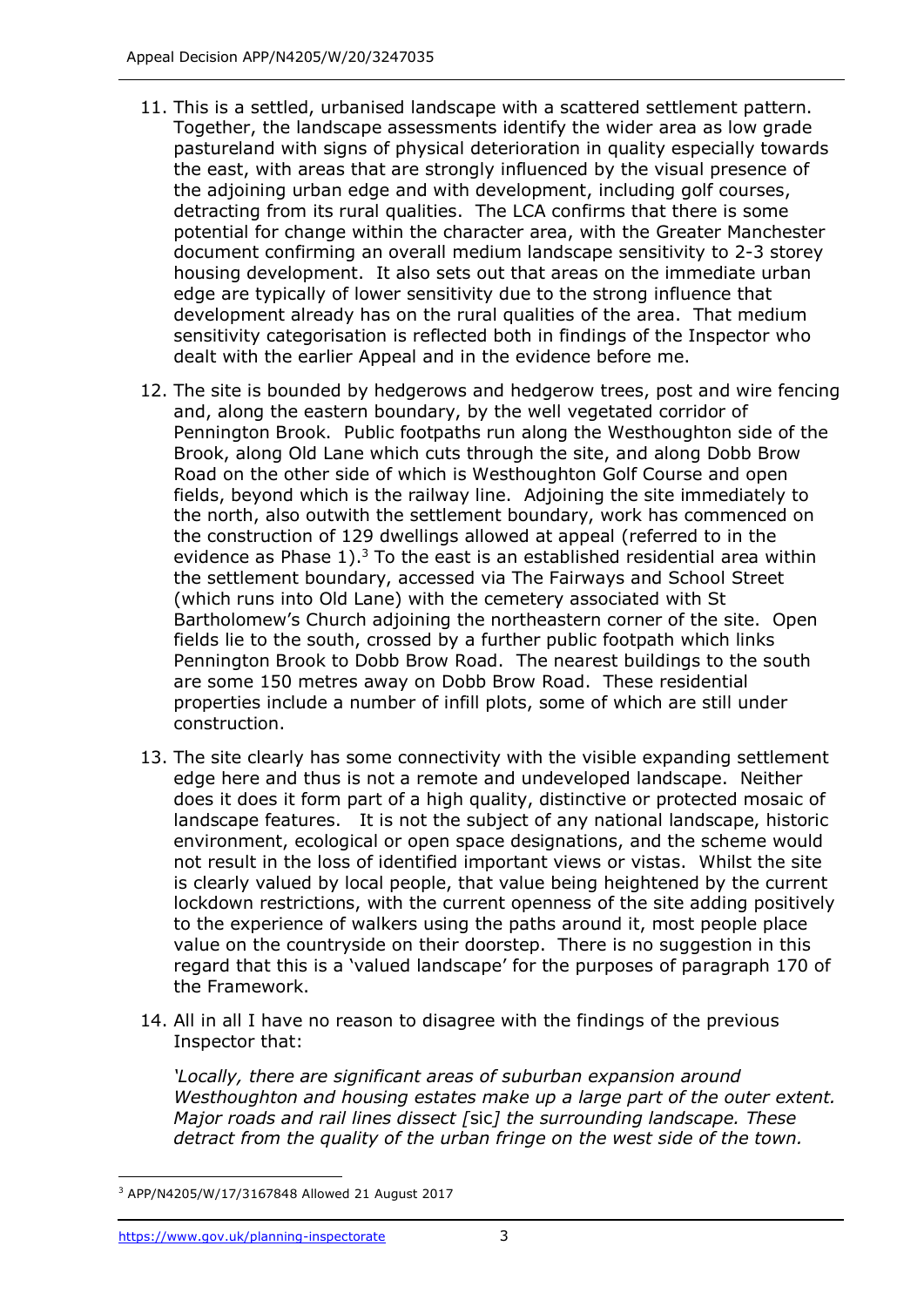*Within this area the site forms part of a broadly triangular area of OPOL, bounded by predominantly modern housing and by the route of railway lines.'*

- 15. As set out in the Landscape and Visual Impact Assessment, the combination of intervening vegetation, built form and topographical changes mean that the area from which the proposed development would be visible is effectively restricted to a relatively small, localised Zone of Theoretical Visibility (ZTV) around the site. Within the ZTV, Pennington Brook comprises a clear, defensible boundary which would be breached by the proposals, with the previous Inspector noting that trees and vegetation along the Brook limit visibility of the edge of built development on slightly higher land to the east of the site, giving strength to the settlement boundary in this area. However, she also found that the development proposed would create a new outer edge to the settlement and that the Brook could become a positive wildlife habitat corridor within development, providing screening between existing and new housing.
- 16. Her criticisms of the scheme were not related to the breaching of the Brook corridor *per se.* Rather, she was of the view that the planting margin along Dobb Brow Road was insufficient to allow the creation of natural strong defensible boundaries as recommended in the LCA, and that the intimate rural character of Old Lane which passes through the appeal site, would be overwhelmed between two residential street scenes heavily dominated by access and parking. In addition, she found that dwellings on the southern boundary would appear forward of the main body of development, again with little room for planting around this edge. She concluded that the development as a whole would introduce uncharacteristic elements at those edges, with a major adverse effect on the relationship between the settlement and the surrounding urban fringe.
- 17. Unlike the previous scheme, the current proposal is heavily landscape led, particularly around the edges. The landscaping now proposed includes some 255 heavy standard ornamental street trees and other native trees, compared to 190 previously. The previous scheme contained no native woodland, compared to the current proposal for some 878 whip or feathered whip trees in the boundary buffers. An additional 200 metres of existing and former hedgerow alignment is also retained, with some 580 metres of new native hedgerow planting, compared with 80 metres previously.
- 18. Reflecting that landscape-led approach, the western (Dobb Row Road) edge now comprises a substantial landscape boundary approximately 8-12 metres in depth, comprising reinstated hedgerow with scattered native hedgerow trees along the edge of the public footpath, and with native woodland/shrub planting behind to create age diversity and height structure. The width of the landscaping here reflects that of the Pennington Brook boundary on the current edge of the settlement, with similar characteristics and would, in my view, create a natural robust defensible boundary here, offering a characteristic and soft transition between the development edge and the wider countryside.
- 19. Development would be set back further from Old Lane than was previously the case, behind planting depths ranging between 2.4-16.5 metres. The grass verges and remaining late C18th hedgerows would be retained and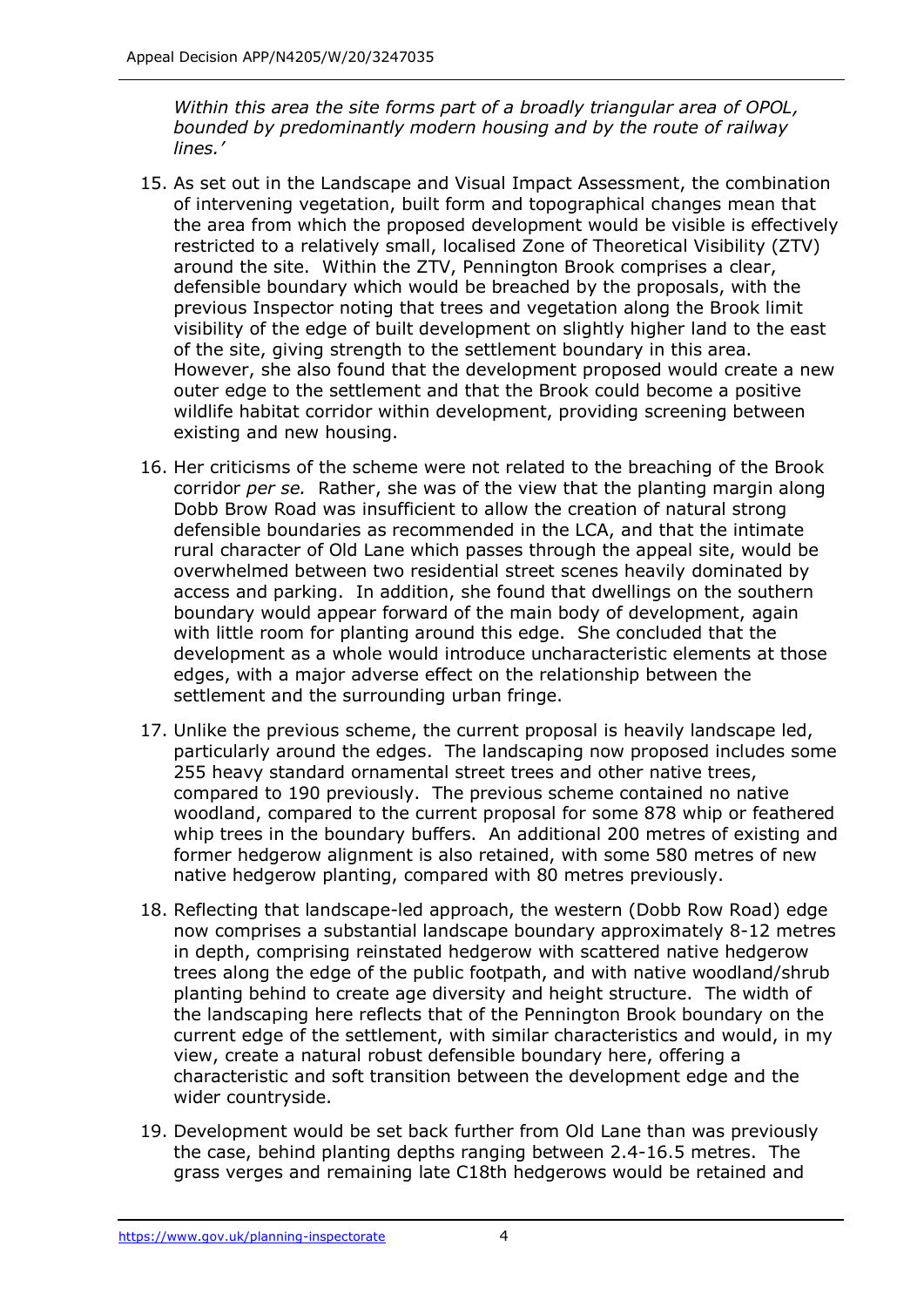enhanced with new hedgerow creation, hedgerow tree planting, and a native shrub layer behind to help increase the sense of separation between the lane and the built form. The planting flanking the lane would screen views and soften the development edges here, safeguarding the vegetated character of the lane and offering visual containment, with the development being seen as a continuation of the Westhoughton settlement pattern.

- 20. Development would be offset from Pennington Brook by a minimum of 8 metres as part of the Green Infrastructure scheme for the site. It would be designed and managed to enhance the terrestrial and bankside habitat for wildlife, with additional woodland edge and scattered planting using native species providing screening between the existing and proposed housing.
- 21. The southern site boundary would be re-defined, including re-instatement of the late C18th hedgerow enclosure. Submitted details also show native linear woodland planting along this boundary comprising taller feathered trees combined with whip planting at a greater density, including pioneer species, creating a soft edge to the development. The existing pond within the southwestern corner of the site would be retained and enhanced as an ecological habitat with a greater diversity of planting introduced, to be incorporated into an area of open space on the development edge.
- 22. The development parcels within the appeal scheme now reflect the historic field pattern, retaining and strengthening the remaining gappy hedgerows as part of a network of Green Infrastructure. A central area of open space extending to some 1,400 square metres is shown (previously to have been provided within the Pennington Brook corridor) including a Local Equipped Area for Play. In addition, the finished floor levels of plots 155 and 156, between Pennington Brook and Old Lane, have been reduced by some 0.75 metres which, combined with the increased setback from the Lane, results in the dwellings sitting lower in the landscape than was previously the case.
- 23. Quite clearly, the appeal scheme would result in the loss of open fields on the edge of the settlement, with a consequential change to the character and appearance of the site itself through the introduction of 167 dwellings and associated works. There would be some harm on this basis. The question is whether that brings the development into conflict with the relevant policies in terms of landscape impact.
- 24. Whilst the Council sought to argue that the impact should be categorised as high adverse, it is of relevance that housing is already a characteristic element of the landscape here and the impacts would be very localised, limited largely to within the site boundaries and from the adjacent public footpaths. Moreover, whilst noting that the scheme would result in the loss of open fields and that residential development on open fields will inevitably have high impacts upon the site itself, the previous Inspector confirmed that there is a need to be careful not to over-inflate such effects. To that end, she attached limited weight to arguments about the loss of open fields in this case, as do I. Indeed, those impacts would also be generally typical of the effects of new residential on any greenfield site on the edge of a settlement - I am mindful in this regard, as acknowledged by the Council in both the previous and current appeals, that development of OPOL is likely to be required to help maintain the Authority's five year housing land supply.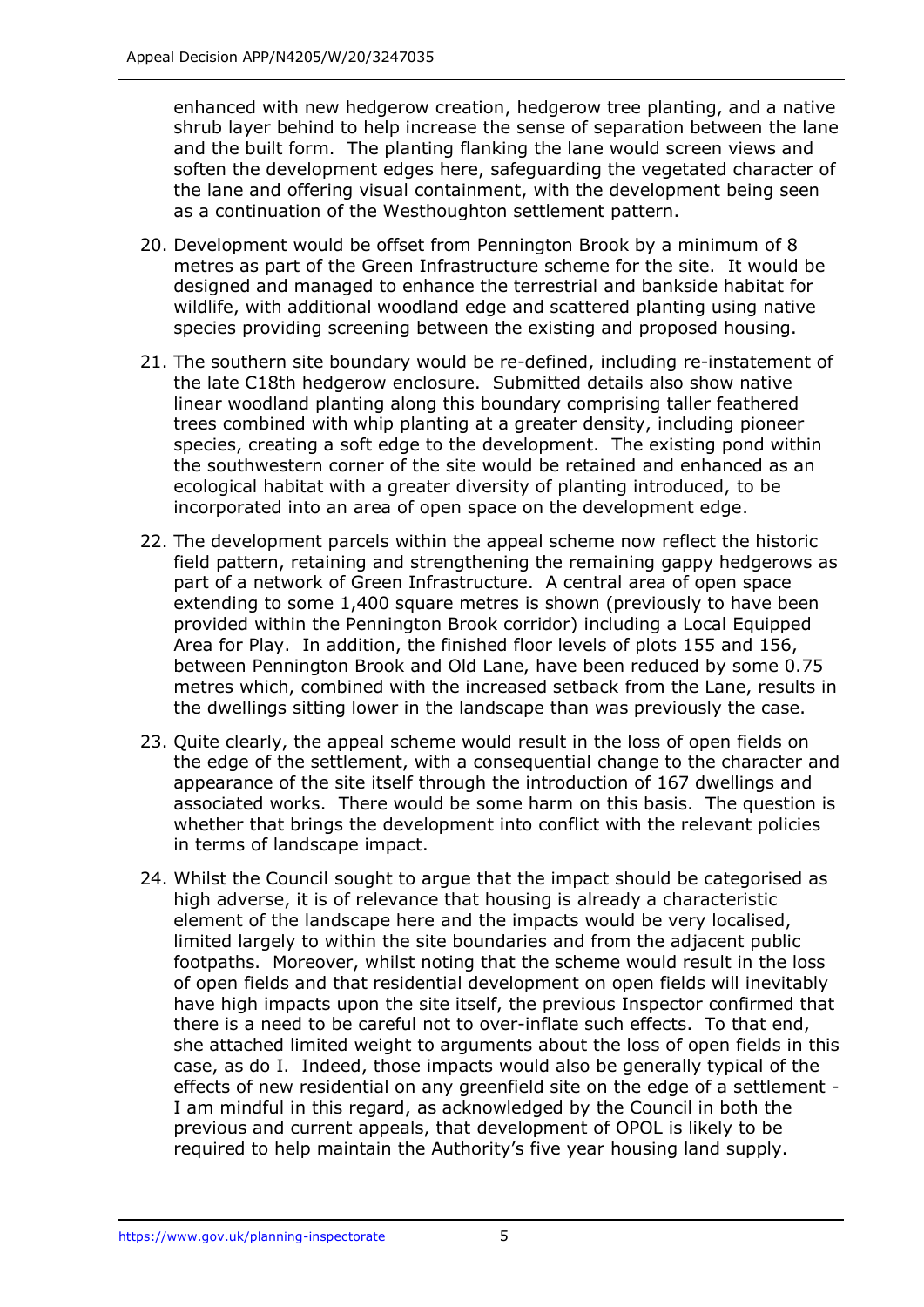- 25. The scheme would retain and enhance existing landscape features such as the historic hedgerows, the Brook and its associated corridor and the pond, with a housing layout based on the historic field pattern. More importantly, the substantial landscaped and tree buffer areas on the western and southern edges of the site, where it adjoins the open countryside, would be sufficient to ensure a clear distinction between the urban fringe and the rural areas, creating natural strong defensible boundaries, responding to the relevant objectives and recommendations set out in the Greater Manchester Landscape Character and Sensitivity Assessment and the LCA.
- 26. When considered in the round, and with the wording of the main issue in mind, I am satisfied that the development currently proposed has had regard to and is respectful of the overall character of the area, conserving and enhancing some elements. I find no conflict therefore, with Core Strategy policy CG3, the relevant parts of which (parts 2 and 8) together seek to conserve and enhance local distinctiveness, with development required to have regard to the overall landscape of the area and with landscaping to be compatible with the landscape type as identified. I find no material conflict either with policy OA3(8) in that regard has clearly been had to the character of the wider open landscape. Moreover, I am of the view that the development would accord with paragraphs 127 and 170 of the Framework, which require, among other things, that schemes are visually attractive, are sympathetic to local character (including the surrounding built environment and landscape setting) establish or maintain a strong sense of place and recognise the intrinsic character and beauty of the countryside.

# **Other Matters**

# *Highways*

- 27. It was clear from the representations of interested parties that there is a significant degree of apprehension over any increase in traffic numbers in the locality, both in terms of construction traffic and development traffic. However, that apprehension is not supported by technical evidence that would convincingly rebut the appellant's traffic modelling, which data is endorsed by the highway authority and is not challenged by the Council. The evidence demonstrates that the development scheme would have a very limited impact on the operational capacity and/or safety of the highway network, which impacts could not be classed as 'severe' in Framework paragraph 109 terms. Nevertheless, a number of highways improvements are secured via the planning obligation to address the increase in traffic movements.
- 28. Old Lane, which crosses the appeal site, provides vehicular access to Westhoughton Golf Club and is also a public footpath (WES064). The Golf Club raised concerns in relation to reduced forward visibility when driving along Old Lane and the narrow width of the road, requesting provision of a passing place. However, the Lane is not relied on to provide vehicular access to any part of the appeal site and there would be no increase in vehicular traffic along the Lane as a consequence of the development proposed. In any event, I am advised that the required forward visibility of 31 metres as set out in Manual for Streets (based on a speed of some 25 mph)<sup>4</sup> can be

<sup>&</sup>lt;sup>4</sup> Due to the restricted width of Old Lane, and the presence of modest speed humps, the appellant confirms that observed speeds are low, typically below 20mph. I saw that to be the case during my site visits.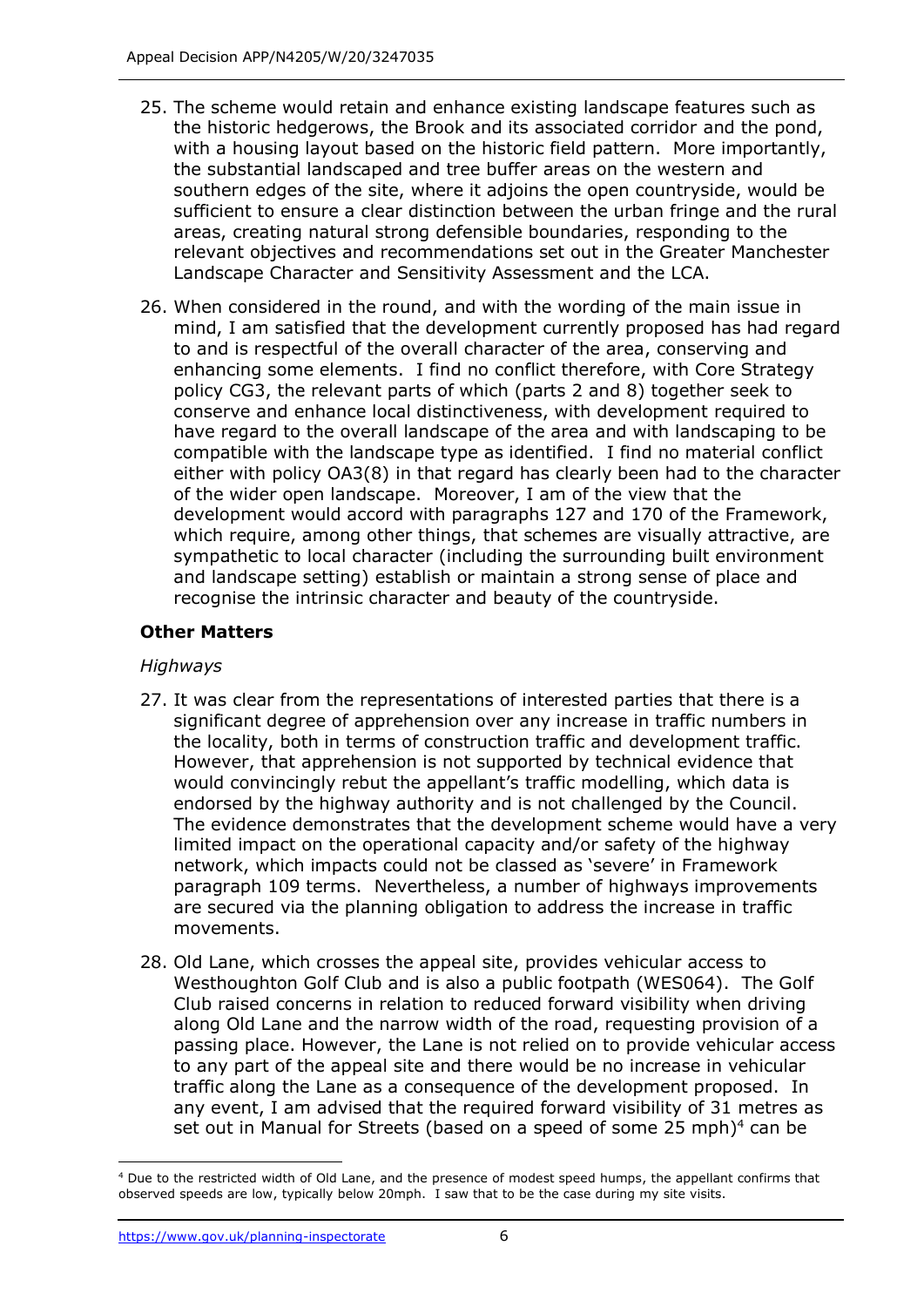achieved within the existing corridor of Old Lane which would not be affected by the development scheme. Whilst an additional passing place is shown on the submitted plans, it is not a requirement of the development scheme.

## *Heritage Assets*

- 29. The northeastern corner of the appeal site lies adjacent to Westhoughton Town Centre Conservation Area which contains several listed buildings. The Conservation Area forms a small enclave at the edge of the wider settlement, its focus being the junction of Market Street, Wigan Road, Church Street and School Street. St Bartholomew's churchyard and the adjacent cemetery occupy roughly half of the Area, the cemetery extending up to the well treed boundary with the appeal site.
- 30. The heritage significance of the Conservation Area derives mainly from the organic junction layout and the buildings and spaces within it. It is generally inward looking, with the Appraisal identifying only two views (when the trees are not in leaf) out of the Conservation Area, across open countryside to the north and northwest of the cemetery. I am satisfied, in this regard, that its immediate setting, including the appeal site, makes little if any contribution to its heritage significance, or to an ability to appreciate that significance and there would be no harm in this regard.
- 31. The nearest listed buildings are the grade II listed Church and Westhoughton Church of England School, also grade II. The special interest of these buildings derives from their architecture, history and also their group value. Given the nature of those buildings, it seems to me that they derive significance from their immediate, rather than extended setting. In any event, intervening buildings, the cemetery and mature vegetation significantly restrict intervisibility with the appeal site and the development proposed. There would be no harm in this regard, to the setting or significance of the listed buildings and neither would the development scheme impact on the ability of the public to interpret their significance.

# **Planning Obligations**

- 32. The completed S106 Agreement includes a number of obligations that would be engaged were the appeal to succeed. The Community Infrastructure Levy (CIL) Regulations 2010 and paragraph 56 of the Framework set a number of tests for planning obligations: they must be necessary to make the development acceptable in planning terms; be directly related to the development; and be fairly and reasonably related in scale and kind to the development.
- 33. Open Space: the obligation secures the laying out of all the open space in accordance with a scheme to be submitted to and agreed with the Council, and to then transfer it to a management company required to maintain the space in accordance with an agreed management scheme. The obligations in this regard are supported by Core Strategy policy IPC1 and by the Council's 'Infrastructure and Planning Contributions' SPD (July 2016).
- 34. Affordable Housing: some 35% of the dwellings proposed (equating to 58 of the 167 dwellings) are secured as affordable housing units. A total of 43 units would be secured for Affordable Rent, with 15 secured for Intermediate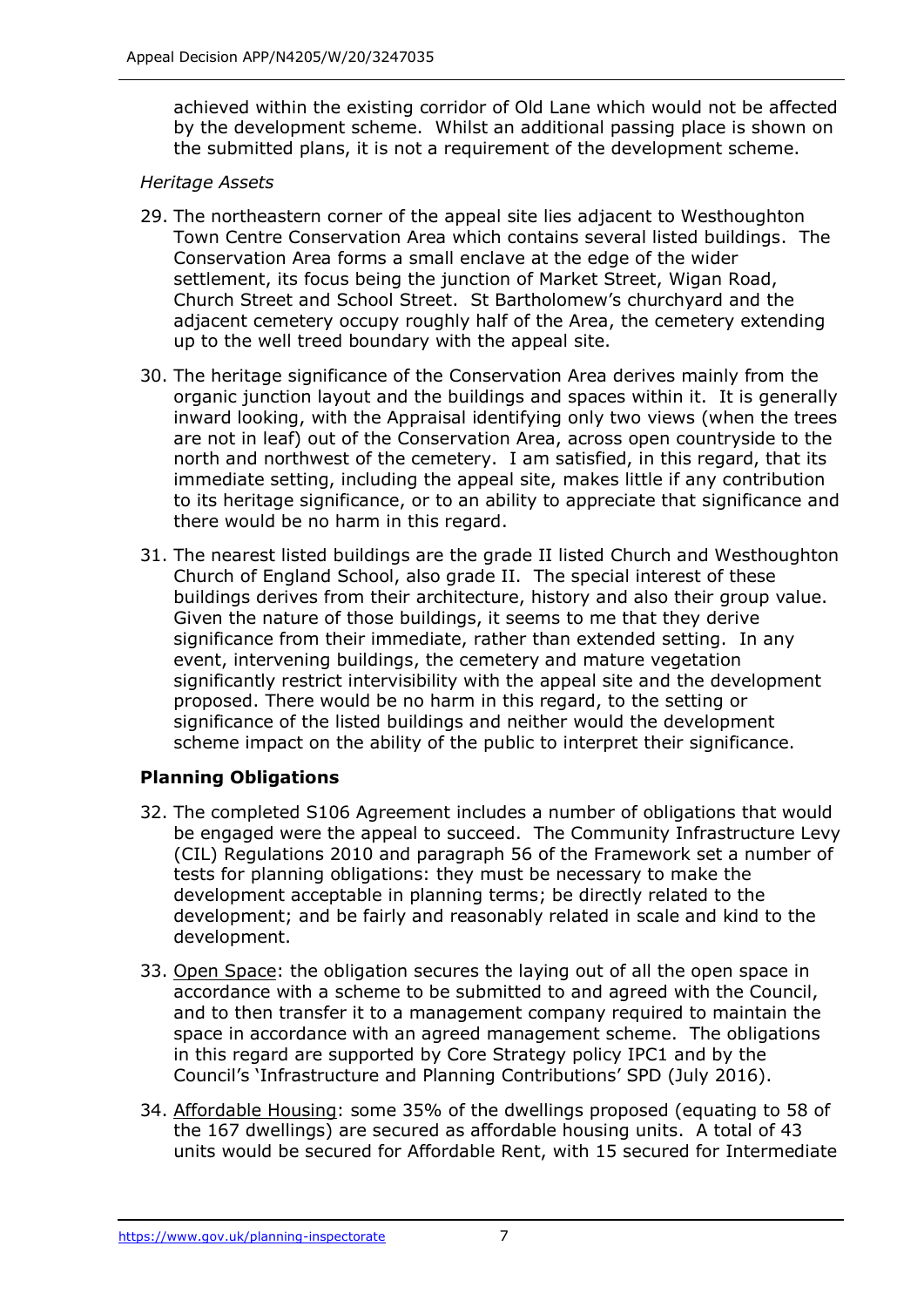Housing. The provision is supported by Core Strategy policies SC1 and IPC1, together with the Council's 'Affordable Housing' SPD (February 2013).

- 35. Education Contribution: the Agreement secures the payment of £506,925.36 towards the provision of a new secondary school within five miles of the application site or, in the alternative, improvement and/or expansion of secondary schools in the Borough. The contribution is supported by policies A1(4) and IPC1 of the Core Strategy, the Council's 'Infrastructure and Planning Contributions' SPD (July 2016) and paragraph 94 of the Framework.
- 36. Highways Contribution: the Agreement secures the payment of £28,536.20 as a contribution towards extending the right turn lane on Cricketers Way, revalidation of the SCOOT<sup>5</sup> system under which the signalised junctions in this locality operate providing further capacity benefits in terms of minimising queues and delays at the signalised junctions here, and associated Traffic Regulation Order Works. The contribution is supported by policies P5, S1(2) and IPC1 of the Core Strategy and paragraph 108b of the Framework.
- 37. All the contributions and obligations referred to are consistent with the relevant planning policies, objectives and guidance. They are directly related to the development scheme and are fairly and reasonably related in scale and kind to it, mitigating potential harmful effects on the environment and community services. I am content, therefore, that the obligations comply with the requirements of the Regulations and the Framework

# **Benefits of the Scheme**

- 38. The provision of 167 new dwellings at a time of pressing housing need, 58 of which are secured as affordable homes, on a site that is conveniently and sustainably located in terms of accessibility to local services and facilities, are considerations that carry substantial weight.
- 39. Economic benefits associated with a development of this size are also significant, including construction jobs and associated supply businesses. There would also be social and economic benefits in terms of future occupiers sustaining local services and facilities, contributing to the local economy.
- 40. Whilst the infrastructure that would be secured is aimed at future residents, including open space and the play area together with the highways improvements referred to above, those measures would clearly have the potential for use by others and can be considered as a benefit attracting modest weight.
- 41. The appeal scheme provides biodiversity enhancements, including improvements to the Brook corridor and the pond, substantial areas of native planting and reinstatement of hedgerows. Together I afford those appreciable weight.

## **Planning Balance and Overall Conclusion**

42. Section 38(6) of the Planning and Compulsory Purchase Act 2004 requires

<sup>&</sup>lt;sup>5</sup> Split Cycle and Offset Optimisation Technique An adaptive traffic control system that co-ordinates adjacent signals using live data.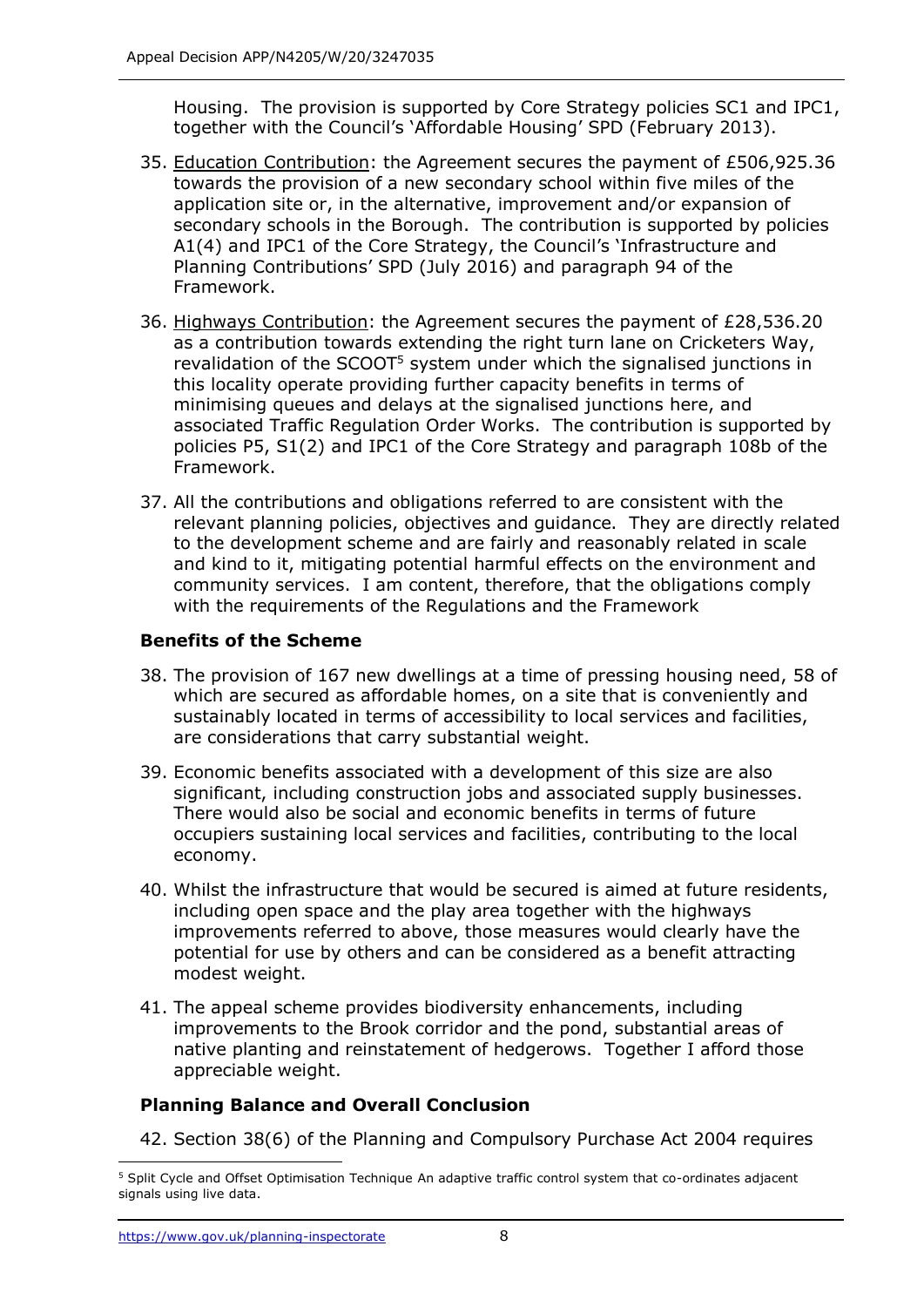that applications for planning permission be determined in accordance with the development plan unless material considerations indicate otherwise. Such a consideration of importance is the presumption in favour of sustainable development set out in paragraph 11 of the Framework, which makes clear that where the policies most important for the determination of a proposal are out-of-date, permission should be granted unless other policies of the Framework dictate otherwise or, where the adverse impacts of doing so would significantly and demonstrably outweigh the benefits, when assessed against the policies in the Framework taken as a whole.

- 43. As noted at the outset, location of the appeal site brings the development into conflict with policy CG6AP of the Allocations Plan, policies OA3(3) and OA3(6) of the Core Strategy, plus SO15. However, the agreed housing land supply position means that whilst those policies are the starting point for consideration of this appeal, they are out of date, reducing the weight that can be given to conflict with them in the overall planning balance. In this instance, the circumstances mean that the so called tilted balance is engaged.
- 44. In coming to a view on the appeal scheme, I have had regard to the findings of the Inspector who dealt with the earlier appeal relating to development of the appeal site. She found a major adverse landscape and visual impact, with the development failing to safeguard positive characteristics of the local landscape and the relationship between the landscape and the built up-edge the settlement.
- 45. In its present form, the appeal site continues to make a positive contribution to the area of OPOL within which it lies, largely as a consequence of its openness, as opposed to any particular defining features. As before, the development proposed would encroach into this part of the countryside. However, it was the detail of the development scheme that my colleague found was unacceptable rather than the principle of development *per se*. Indeed, as set out in SoCG2, it is a matter of agreement between the parties in this appeal that there is no evidence that the development would be harmful to the overall objectives of the development plan in terms of the distribution of development, its effect on regeneration, or other priorities.
- 46. The scheme now before me is landscape-led, which has informed the layout. As a consequence of the considerable and sensitive landscaping proposed, I find that the development would not appear wholly incongruous either in its setting or with the settlement pattern of Westhoughton, ensuring that there would be no significant harm to the character and appearance of the area, with specific reference to landscape impact.
- 47. Whilst the previous Appeal Decision is a material consideration, the scheme before me is materially different, with a correspondingly different impact on the landscape character of the area, sufficient for me to reach a different conclusion. I have determined the appeal on its own merits and, in the overall planning balance, find that the adverse impacts that I have identified are significantly and demonstrably outweighed by the benefits when assessed against the policies in the Framework taken as a whole. For the reasons set out above therefore, I conclude that the appeal should succeed.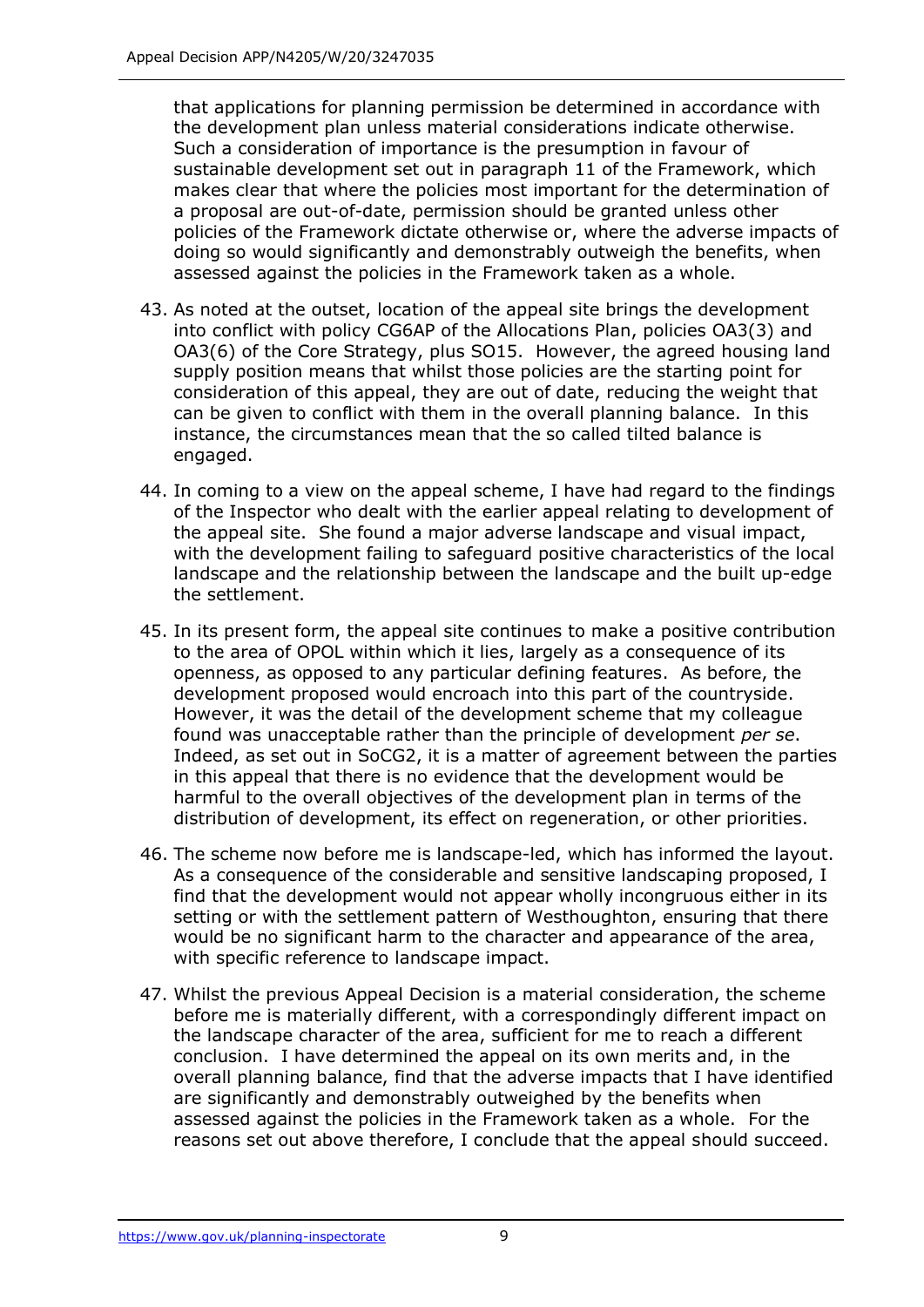# **Conditions**

- 48. Possible conditions<sup>6</sup> were discussed in detail at the Inquiry on a without prejudice basis in the light of the related advice in both the Framework and the Government's Planning Practice Guidance. Three of the suggested conditions were deleted by agreement, on the basis that they did not meet the test of necessity (management of imported soils and soil forming materials, construction of access roads, footways and footpaths,<sup>7</sup> and improvements to public footpaths in the locality).
- 49. The condition numbers referred to in brackets below reflect those in the attached Schedule, their wording reflecting the related discussion at the Inquiry.
- 50. In addition to the standard condition on commencement of development (1), it is necessary to identify the plans to which the decision relates in order to provide certainty. (2) The shortened period for commencement in condition (1) was agreed given that part of the reason to allow the appeal is a response to an identified need to boost the supply of housing in the absence of a five year supply on a site that would not otherwise be considered as necessarily appropriate for development at this time.
- 51. Conditions 3-15 are necessarily worded as pre-commencement conditions, as a later trigger for their submission and/or implementation would limit their effectiveness or the scope of measures which could be used.
- 52. As the development is to proceed in stages, a phasing plan is needed to ensure that key aspects of the scheme, including open space/planting, access, affordable housing, play space provision etc are delivered at an appropriate stage of development. (3)
- 53. In light of the findings and recommendations set out in the appellant's Phase 2 Site Investigation (November 2018) and Ground Gas Risk Appraisal (February 2020) conditions (4) and (5) are necessary in the interest of public safety and in order to remove any unacceptable risk to human health, buildings and the environment.
- 54. Conditions (6) and (7) securing the early implementation of the planting along the southern site boundary and protection of trees and hedgerows and the strategic landscape areas during the construction period, are necessary in the interest of visual amenity.
- 55. Conditions (8) (9) (10) (11) and (21) are necessary in the interest of biodiversity, in particular the safeguarding of protected and priority species and their habitats. Condition (8) is also imposed in the interest of visual amenity. Japanese Knotweed and Himalayan Balsam are present on the site. Condition (12) is imposed to eradicate these invasive species from the site and to prevent their spread.
- 56. The Greater Manchester Archaeological Advisory Service suggest that there is potential for prehistoric activity on the higher, better drained ground within the appeal site and recommend a programme of archaeological works. (13)

<sup>6</sup> ID9 and ID13

 $<sup>7</sup>$  This relates to suggested condition No 20 which was a duplication`, in essence, of an earlier condition.</sup>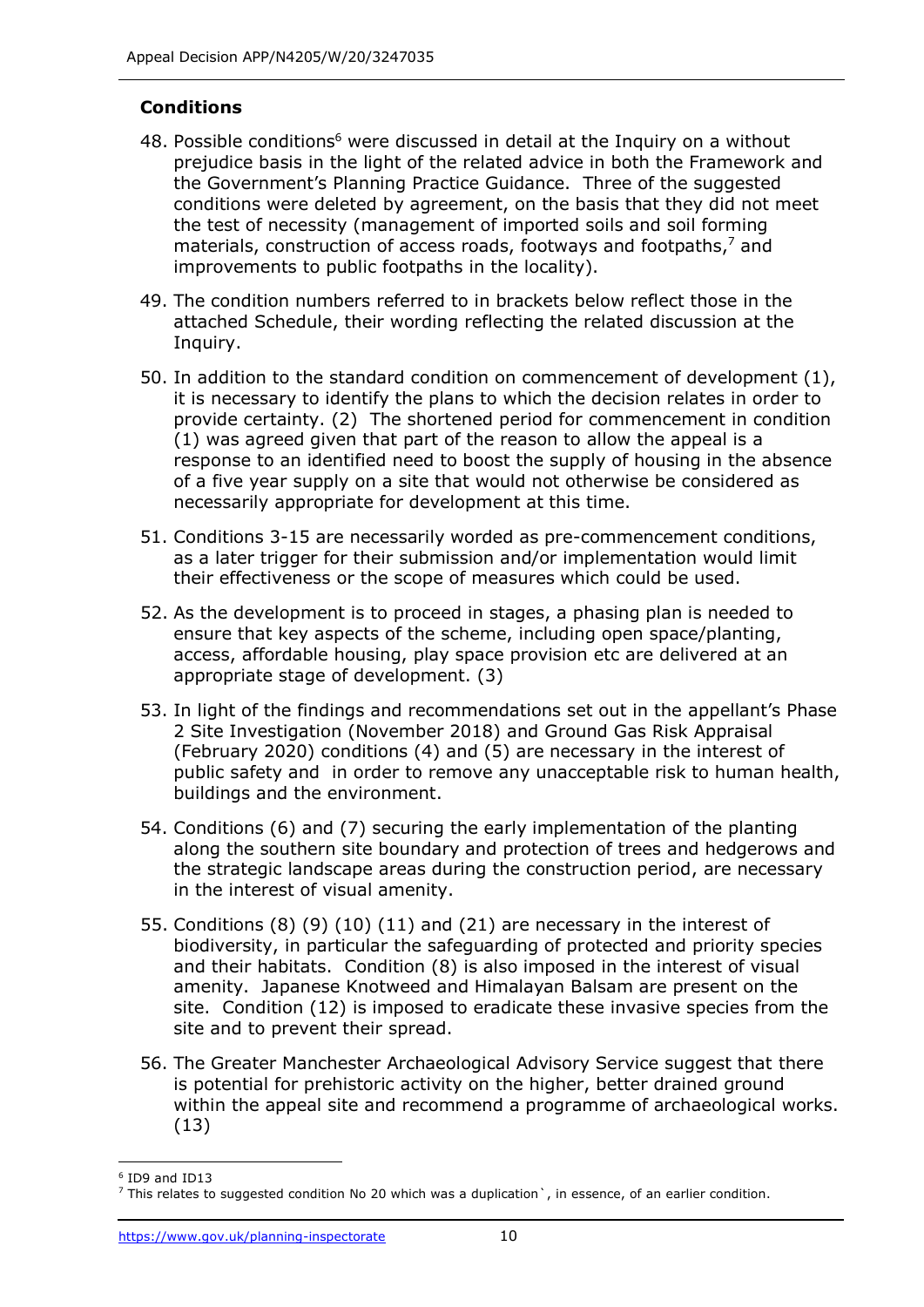- 57. Given the residential nature of the roads leading to the appeal site, it is necessary to ensure that work is carried out in accordance with an agreed Construction Management Plan in the interests of amenity and highway safety. With regard to the suggested control over construction vehicle routing, I am not persuaded that conditions can lawfully control the right of passage over public highways. However, there is no reason why a condition should not be imposed that requires a notice be displayed and maintained at the exits to the site advising drivers of preferred routes. I have amended the condition accordingly. Given the proximity of Pennington Brook and the on-site pond, I have also added a requirement to protect them from pollution during the construction process, as recommended at paragraph 5.5 of the appellant's Ecological Assessment. (14)
- 58. In order to avoid pollution and to prevent increased risk from flooding, it is necessary to ensure compliance with the recommendations in the appellant's Flood Risk Assessment and Drainage Strategy, including implementation of a scheme of sustainable drainage on the site, together with details for ongoing management which is essential to ensure that the scheme continues to perform as intended. (15)
- 59. A condition controlling external building materials is necessary in order to protect the character and appearance of the area, including the adjacent Conservation Area. (16) For the same reason but also in the interest of ensuring appropriate levels of privacy for future occupiers, it is necessary to secure details and materials for all boundary treatments. (17)
- 60. In the interest of reducing carbon emissions and encouraging energy efficiency, details of sustainable energy and carbon reduction measures are to be secured pursuant to Core Strategy policy GC2. (18)
- 61. The provision of public art on the site is secured to enhance visual amenity pursuant to the requirements of Core Strategy policy IPC1. (19)
- 62. It is necessary to ensure that adequate provision is made in perpetuity for vehicles to be parked/garaged clear of the highway in the interests of both visual amenity and highway safety. (20)
- 63. Conditions (22) and (23) relating to landscaping are necessary in the interest of visual amenity. In the joint interests of visual amenity and highway safety, it is necessary to ensure that the roads and driveways to and within each phase are provided and appropriately constructed and surfaced. (24)
- 64. Based on the findings set out in the appellant's Environmental Noise Study, it is necessary to ensure that the appropriate acoustic glazing/ventilation is provided and retained in order to provide acceptable living conditions for future occupiers in terms of the internal noise environment. (25)
- 65. A properly equipped play area within the site is required to meet the needs of future occupiers. A condition is imposed to that effect, also requiring it to be retained and maintained. (26)
- 66. A full Travel Plan is required in order to promote more sustainable travel choices in accordance with Core Strategy policy P5 and the Framework. (27)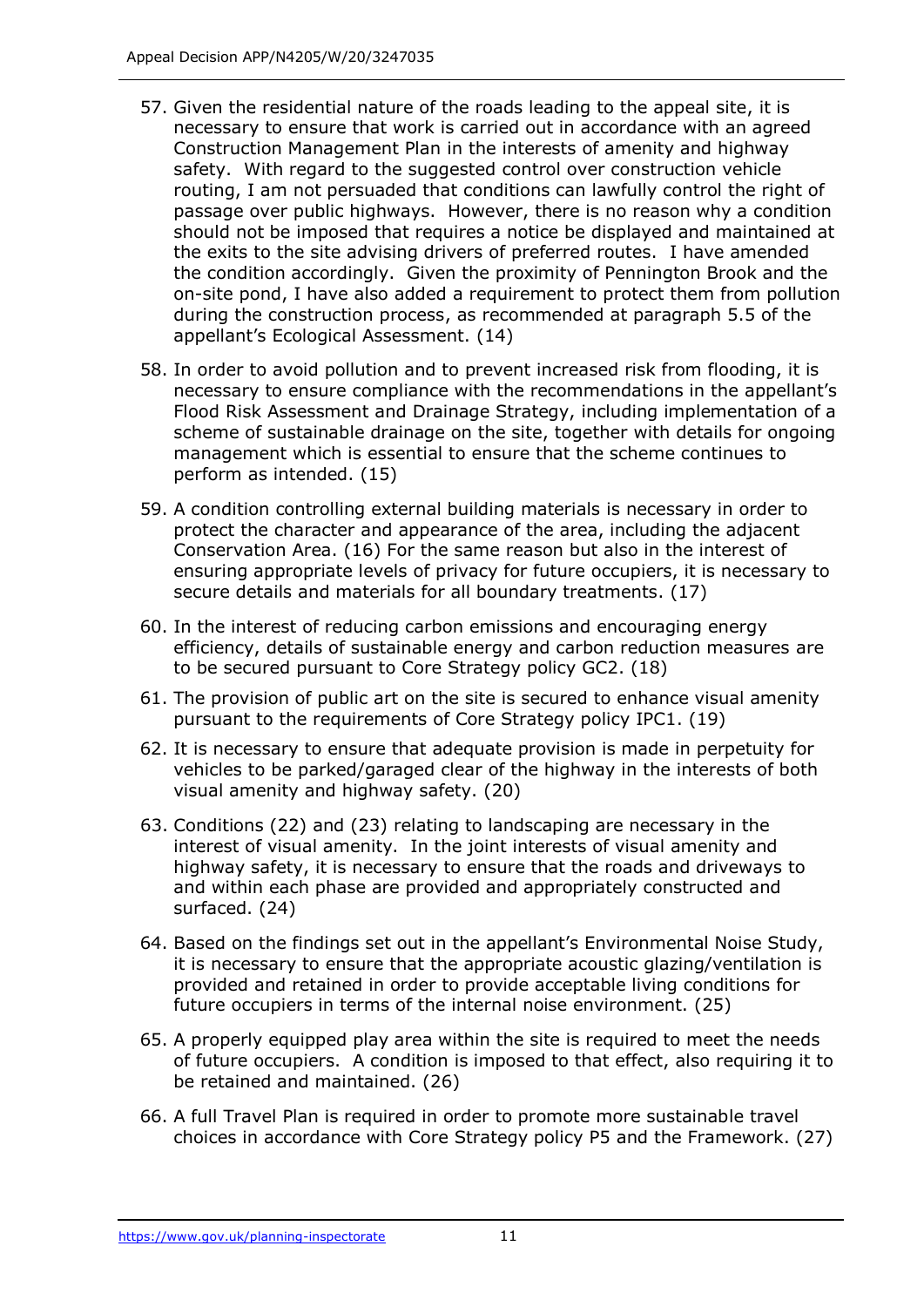- 67. Given the undulating topography of the site, details of finished floor levels are necessary in the interest of visual amenity and in order to protect the living conditions of future and adjoining occupiers in terms of privacy. (28).
- 68. Control over any external lighting is required in the interests of both visual amenity and to mitigate impact on and disturbance to wildlife. (29)
- 69. It is necessary to remove permitted development rights in relation to the erection of fences, walls or other means of enclosure in front of any dwelling fronting or side on to the new estate road, the formation of additional vehicular accesses and/or gates to the plots abutting Old Lane and extensions, alterations and outbuildings etc to particular plots in the interest of visual amenity and to protect the living conditions of adjoining occupiers in terms of outlook and privacy. (30)
- 70. Condition (31) relating to obscure glazing and opening lights is necessary to protect the living conditions of neighbouring occupiers in terms of privacy.

*Jennifer A Vyse* INSPECTOR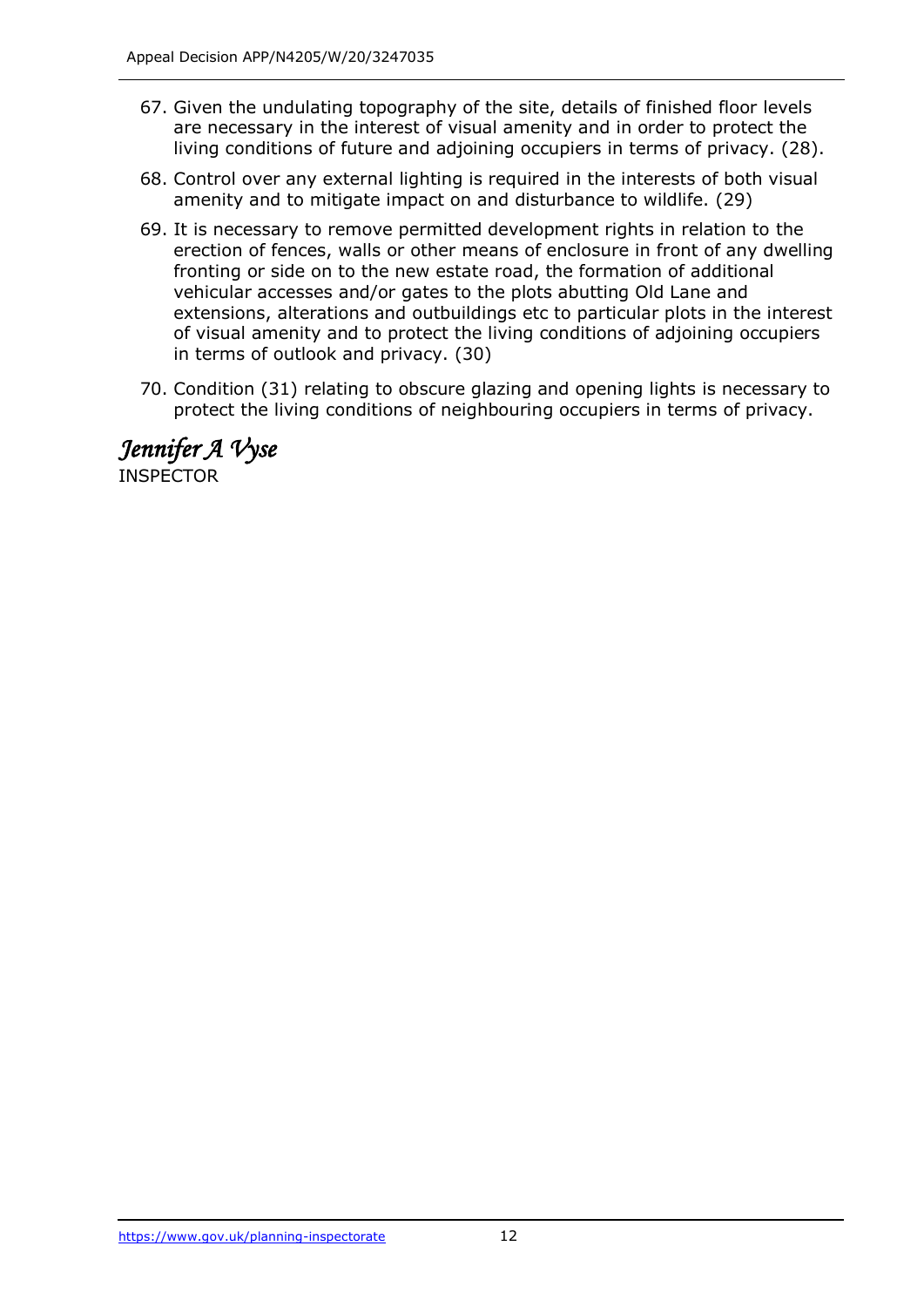# **APPEARANCES**

#### FOR THE LOCAL PLANNING AUTHORITY:

Stephanie Hall, of Counsel She called Richard Purser BA(Hons) BPl, MRTPI

Peter Coe BA, DipLA, CMLI Landscape Architect with Salford City Council Director, RPC Planning

NB Monika Dubacka (planning officer) and Nicola Raby (senior lawyer with the Council) assisted in the discussion on the planning conditions and the planning obligation.

#### FOR THE APPELLANT:

| David Manley, of Queen's Counsel |                                              |
|----------------------------------|----------------------------------------------|
| He called                        |                                              |
| Amjid Khan                       | Director, WYG Transport                      |
| MSc BSc CEng MICE MCIHT          |                                              |
| Jonathan Berry                   | Founding Partner, Tyler Grange Group Limited |
| BA (Hons), DipLA, CMLI,          |                                              |
| AIEMA, MArbor                    |                                              |
| Simon Pemberton                  | Senior Director, Nathaniel Lichfield and     |
| MA(Hons) MRTPI PIEMA             | Partners                                     |
|                                  |                                              |

INTERESTED PERSONS:

| Alan Riley    | Local resident |
|---------------|----------------|
| Denise Roscoe | Local resident |

## **INQUIRY DOCUMENTS**

- ID 1 Council opening submissions
- ID 2 Landscaping plans for the previous appeal relating to the appeal site (APP/N4205/W/18/3207361)
- ID 3 Confirmed list of plans
- ID 4 Timetables for Wigan-Bolton bus services
- ID 5 Mr Khan written response to Ms Roscoe comments on bus services (updating Appendix 2 of the 2018 TA)
- ID 6 Office copy entry and Title Plan for land adjoining the appeal site to the south
- ID 7 Site visit itinerary (amended)
- ID 8 Policy PG10 Bolton UDP (December 1995)
- ID 9 Suggested conditions
- ID 10 Council Closings
- ID 11 Appellant Closings
- ID 12 Completed Planning Obligation
- ID 13 Amended wording for suggested condition 3 and attachment (Phase 2 Site Investigation Report (Ref: 06807-CUR-00-XX-RP-GE-001 Rev03) prepared by Curtins dated 19th November 2018)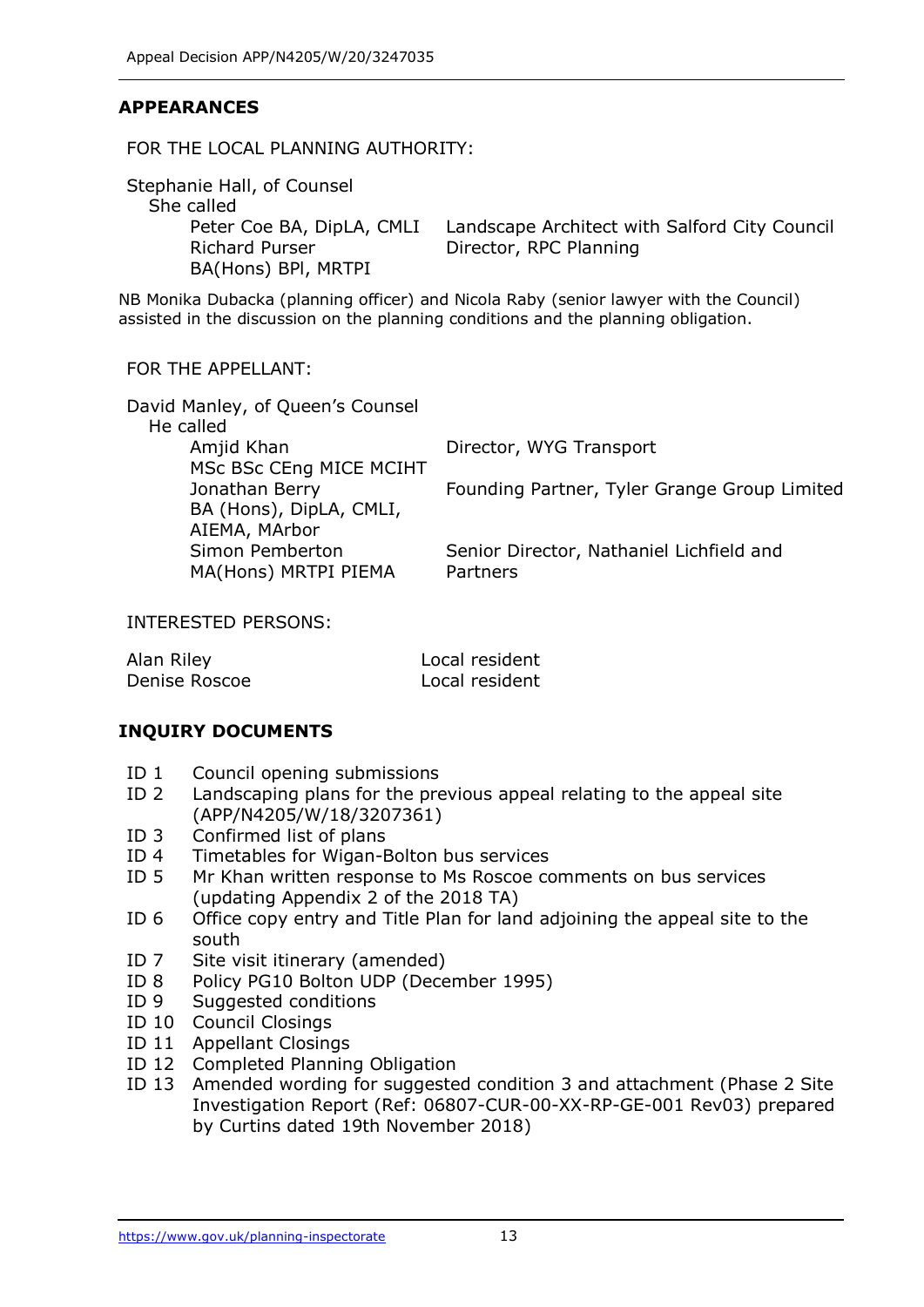## **Schedule of Conditions APP/N4205/W/20/3247035 Land at Bowland Hey, Westhoughton, Bolton**

#### **Commencement of development**

1) The development hereby permitted shall begin no later than two years from the date of this decision.

## **Plans**

2) Unless required otherwise by the following conditions, development shall be carried out and retained thereafter in accordance with the following plans:

| <b>Name</b>                                    | <b>Drawing Number</b>             |
|------------------------------------------------|-----------------------------------|
| Proposed Planning Layout                       | BHM005 PLA1 rev. G dated 22.01.20 |
| The Fairways Westhoughton                      |                                   |
| Phase 2 - House type range                     |                                   |
| dated November 2019 (received                  |                                   |
| 05.02.20)                                      |                                   |
| Standard Retaining Walls                       | 6603-RW1500-1.8 dated Oct 16      |
| 1500mm Max High Retaining                      |                                   |
| Wall - 1.8m fence                              |                                   |
| <b>Standard Retaining Walls</b>                | 6603-RW450-1.8                    |
| 450mm Max High Retaining Wall                  |                                   |
| $-1.8m$ fence                                  |                                   |
| <b>Standard Retaining Walls</b>                | 6603-RW450-0                      |
| 450mm Max High Retaining No                    |                                   |
| fence                                          |                                   |
| <b>Standard Retaining Walls</b>                | 6603-RW450-FOE dated Nov 16       |
| 450mm Flag on Edge Retaining                   |                                   |
| <b>Wall Details</b>                            |                                   |
| <b>Standard Retaining Walls</b>                | 6603-RW600-1.8 dated Oct 16       |
| 600mm Max High Retaining Wall                  |                                   |
| $-1.8m$ fence                                  |                                   |
| <b>Standard Retaining Walls</b>                | 6603/RW750/1.8 dated Oct 16       |
| 750mm Max Height Retaining                     |                                   |
| Wall with 1.8 m Fence                          | 6603-RW900-1.8 dated Oct 16       |
| <b>Standard Retaining Walls</b>                |                                   |
| 900mm Max High Retaining Wall<br>$-1.8m$ fence |                                   |
| <b>Standard Retaining Walls</b>                | 6603-RW1200-1.8 dated Oct 16      |
| 1200mm Max High Retaining                      |                                   |
| Wall - 1.8m fence                              |                                   |
| <b>Extent of Landscape</b>                     | 12005/P19 dated January 2019      |
| <b>Management Areas</b>                        |                                   |
| External Works Layout (1 of 3)                 | 30301/8/1 rev. F dated 31.01.20   |
| External Works Layout (2 of 3)                 | 30301/8/2 rev. F dated 31.01.20   |
| External Works Layout (3 of 3)                 | 30301/8/3 rev. F dated 31.01.20   |
| <b>Biodiversity Habitat Plan</b>               | D7721.001C dated 04.02.2020       |
| Soft Landscape Proposals                       | 12005 P15 rev. D dated 04.06.20   |
| Soft Landscape Proposals                       | 12005_P16 rev. D dated 04.06.20   |
| Soft Landscape Proposals                       | 12005_P17 rev. D dated 04.06.20   |
| Soft Landscape Proposals                       | 12005_P18 rev. D dated 04.06.20   |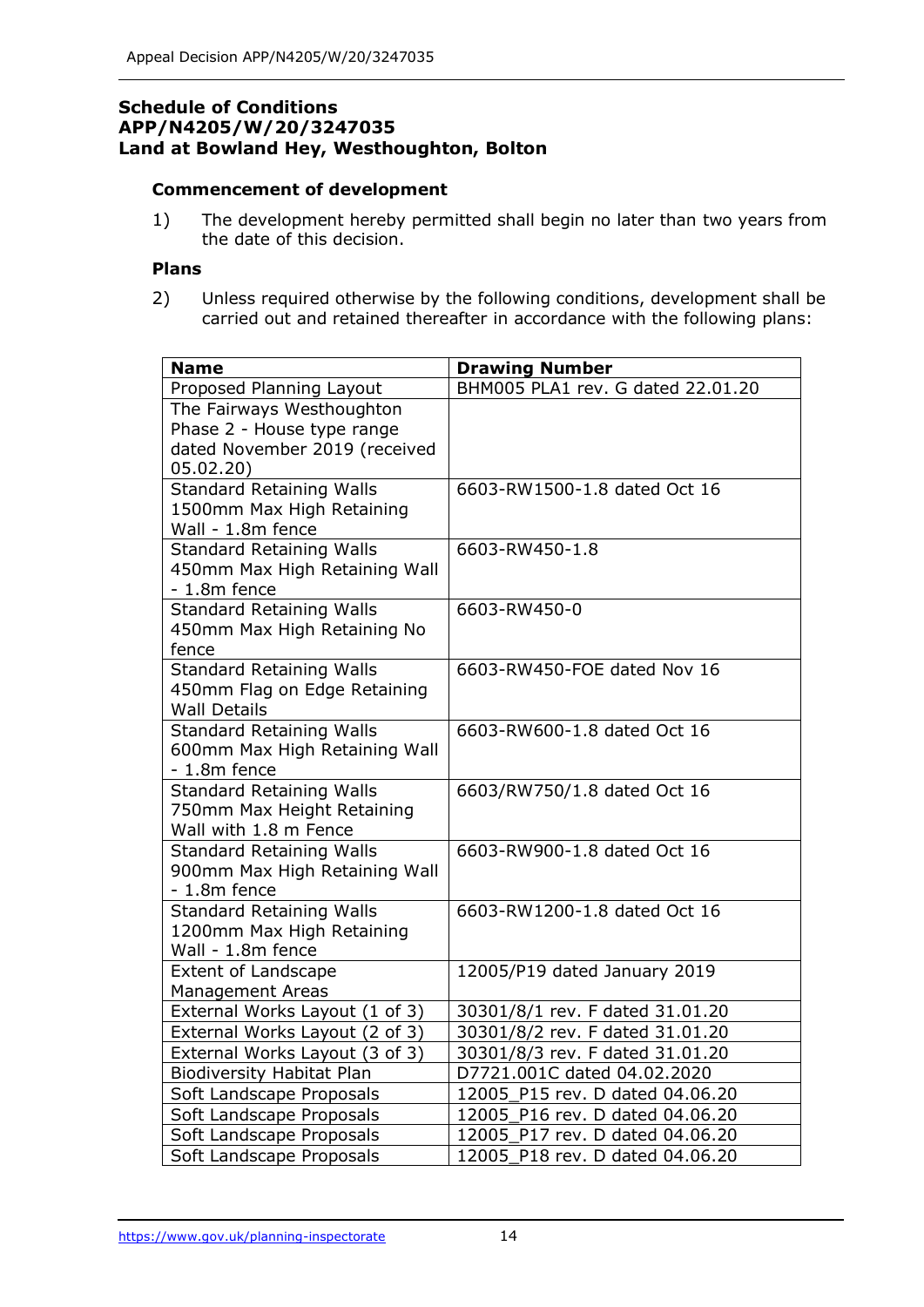## **Pre-Commencement Conditions**

- 3) Prior to the commencement of development, a phasing plan shall be submitted to and approved in writing by the local planning authority. Development shall be carried out in accordance with the approved phasing plan.
- 4) i) No development or stripping of soil shall take place unless and until a scheme of site-wide soil remediation measures in accordance with the recommendations set out in the Phase 2 Site Investigation Report (ref: 06807-CUR-00-XX-RP-GE-001 Rev03) prepared by Curtins dated 19th November 2018 has been submitted to and approved in writing by the local planning authority. Development shall be carried out in full accordance with the approved scheme.

ii) Any additional or unforeseen contamination encountered during development shall be notified to the local planning authority as soon as practicably possible and a remedial scheme to deal with this approved by the local planning authority.

iv)Upon completion of any approved remediation scheme(s), and prior to occupation of any relevant dwelling(s), a verification report shall be submitted to and approved in writing by the local planning authority that shall demonstrate that all remedial works undertaken on the relevant part of the site were completed in accordance with those matters agreed by the local planning authority, that the scheme(s) has/have been appropriately implemented and that the relevant part of the site is suitable for its intended end use.

- 5) Prior to the commencement of the construction of Plots 13 and 14 (as shown on Planning Layout BHM005 PLA01 Rev G) a scheme of gas protection measures for those plots in accordance with recommendations in the Detailed Ground Gas Appraisal (Ref: 6903BEL200205L) prepared by Coopers dated 5th February 2020 shall be submitted to and approved in writing by the Local Planning Authority. Development shall be carried out in accordance with the approved measures which shall be retained thereafter.
- 6) No development shall commence on the construction of Plots 1 to 45 unless and until the trees, hedgerows and shrubs within the strategic landscape buffer on the southern site boundary have been planted in accordance with drawing Nos. 12005\_P15 rev. D and 12005\_P17 rev. D (including the planting outside the application boundary as defined on the approved Planning Layout drawing number BHM005 PLA1 rev. G dated 22.01.20).
- 7) No development or stripping of soil shall take place until:
	- a) a scheme for the protection of the strategic landscape areas, the area for the central landscaped space and LEAP, and trees and hedgerows within and/or overhanging the site which are to be retained, has been submitted to and agreed in writing with the local planning authority. The scheme shall include fencing of the affected areas in accordance with BS 5837:2012;
	- b) the approved fencing shall remain in situ in the agreed locations until that part of the development is completed, or unless otherwise agreed in writing with the local planning authority, with no work, including any changes in ground levels, the storage of materials, or placing of site cabins, within the fenced areas; and,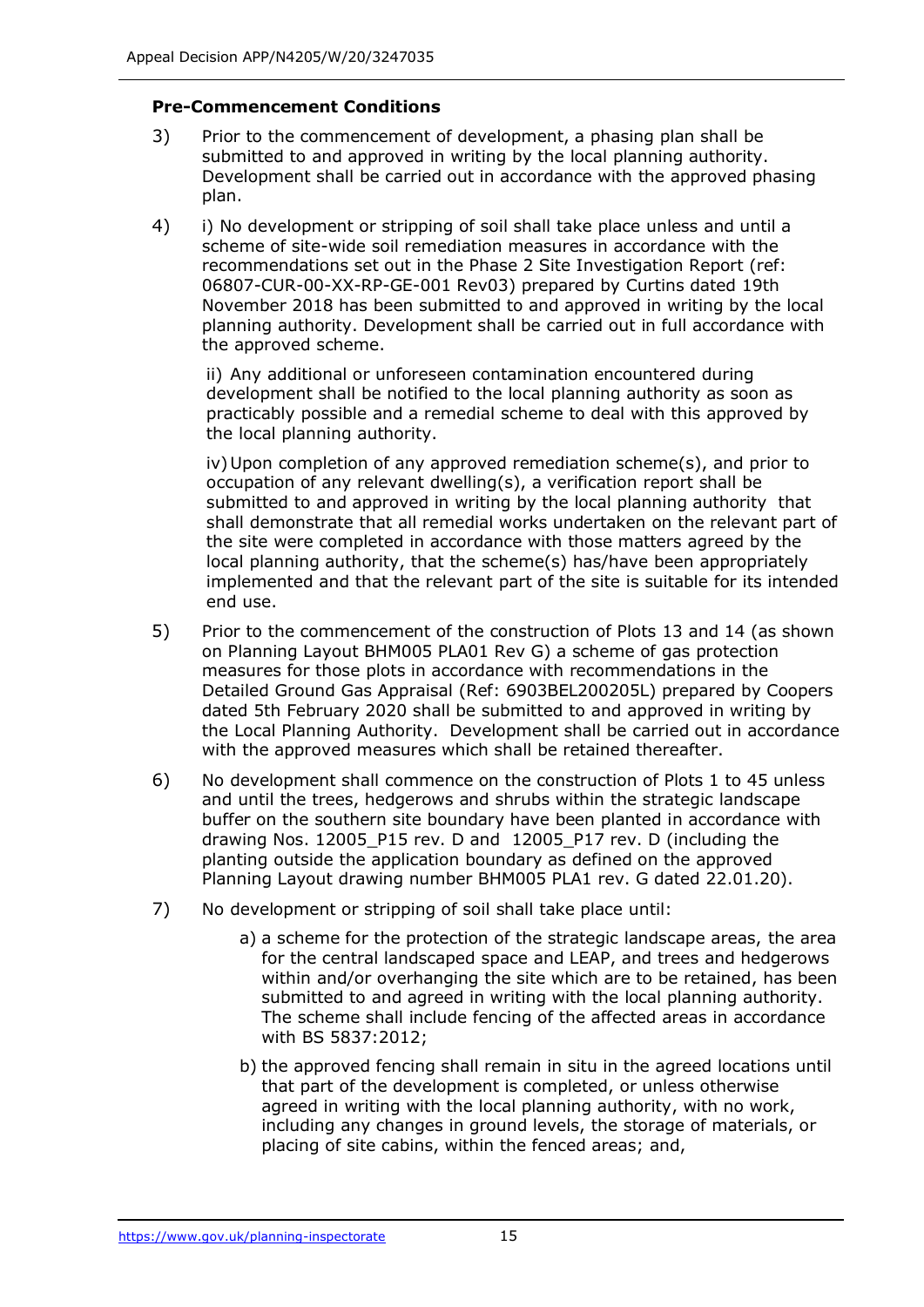- c) a minimum of 14 days written notice has been given to the local planning authority confirming the approved protective fencing has been erected.
- 8) Prior to the commencement of that part of the development served by the access from The Fairways, full details of the means of crossing Pennington Brook shall be submitted to and approved in writing by the local planning authority. The design shall incorporate either a dry passage zone for animals or a mammal ledge. The approved design shall be implemented in full prior to first occupation of any dwelling hereby permitted.
- 9) No works shall take place including soil stripping and vegetation clearance until a written scheme detailing Reasonable Avoidance Measures (RAMS) for reptiles and amphibians that will be adopted has been submitted to and approved in writing by the local planning authority. Development shall thereafter be carried out in accordance with the approved RAMs.
- 10) If development does not commence prior to 1 March 2021, an updated eDNA survey or traditional amphibian survey is to be undertaken and submitted to the Local Planning Authority before development commences. A report shall be submitted to and approved in writing by the local planning authority setting out any necessary mitigation measures and a timetable for implementation. Development shall thereafter be carried out in accordance with the approved details with an approved implementation timetable and retained thereafter.
- 11) Prior to the commencement of development in any phase, including groundworks, the applicant shall survey the site for evidence of badgers. An updated report shall be submitted to and approved in writing by the Local Planning Authority either confirming that no badgers were found or/and containing appropriate mitigation measures (if required) including a timetable for implementation. Where the approved report identifies mitigation measures these should be implemented in full in accordance with the requirements of the report and be retained thereafter.
- 12) Development shall not commence until a scheme for the eradication of Japanese Knotweed and Himalayan Balsam, including a timetable for implementation, has been submitted to and approved in writing by the local planning authority. The submitted scheme shall also include a specification and agreement to provide for Biosecurity measures for machines and soil storage to prevent the spread of invasive species. Should there be a delay of more than one year between the approval of the scheme and its implementation or the commencement of development, then a new site survey and, if necessary, further remedial measures shall be submitted for the further approval of the local planning authority. Development shall be carried out in accordance with the approved scheme.
- 13) Prior to commencement of development (including groundworks), an Archaeological Written Scheme of Investigation (WSI) shall be submitted to and approved in writing by the Local Planning Authority. The approved scheme shall be implemented in full in accordance with the approved phasing programme. The WSI shall cover the following:
	- i) A phased programme and methodology of site investigation and recording to include:
		- nomination of a competent person or persons/organisation to undertake the works set out within the WSI;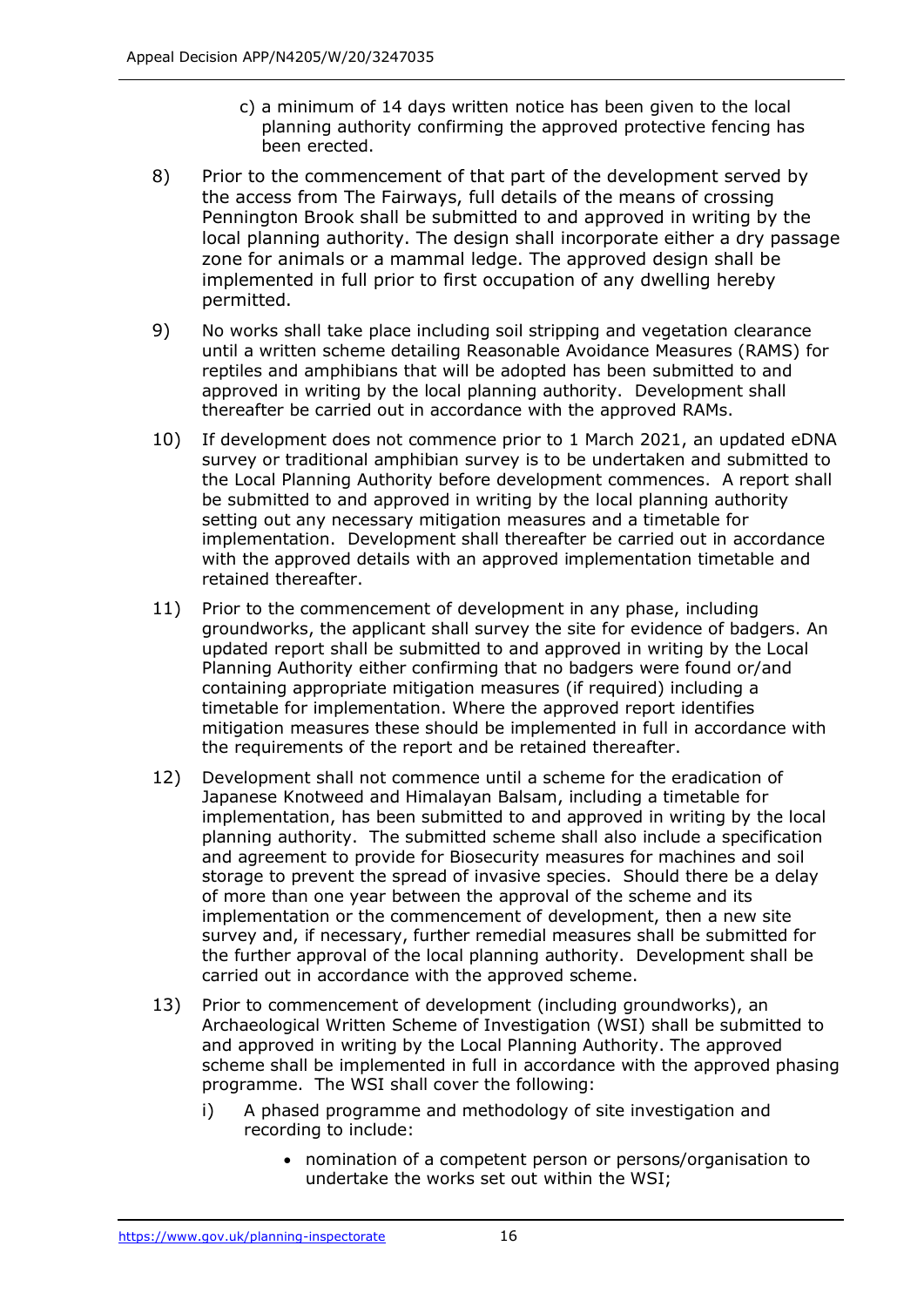- a targeted evaluation; and
- an Open Area Excavation if required by the evaluation.
- ii) A programme of post-investigation assessment to include:
	- analysis of the site investigation records and findings; and
	- production of a final report on the significance of the archaeological, historical and architectural interest represented.
- iii) Deposition of the final report with the Greater Manchester Historic Environment Record and dissemination of the results commensurate with their significance.
- iv) Provision for archive deposition of the report.
- 14) Notwithstanding any details submitted with the application, no development shall take place until a Construction Method Statement has been submitted to, and approved in writing by, the local planning authority. The approved Construction Method Statement shall be adhered to throughout the construction period for the development. The Statement shall provide for:
	- i) site management arrangements including on-site storage of materials, plant and machinery; temporary offices, contractors compounds and other facilities; on-site parking and turning provision for site operatives, visitors and construction vehicles; and provision for the loading/unloading of plant and materials within the site;
	- ii) delivery and construction working hours;
	- iii) the erection and maintenance of security hoarding including decorative displays and facilities for public viewing where appropriate;
	- iv) wheel washing facilities;
	- v) measures to control the emission of dust and dirt during construction;
	- vi) a construction waste management plan that identifies the main waste materials expected to be generated by the development during construction, including vegetation, together with measures for dealing with such materials so as to minimise waste and to maximise re-use and recycling;
	- vii) the erection and maintenance of signage at all vehicular exits from the construction site advising drivers of preferred approach and exit routes to the site;
	- viii) measures to avoid the risk of pollution from construction activities entering Pennington Brook and the on-site pond, including the control of site run-off , management of site waste, prevention/containment of any fuel and other spillages and emergency procedures for any pollution incidents; and
	- ix) a nominated developer/resident liaison representative with an address and contact telephone number to act as first point of contact for residents who have any problems or questions related to the ongoing development for the construction period.
- 15) No development shall take place, including works of site clearance and ground preparation until details of surface water drainage works have been submitted to and approved in writing by the local planning authority, including overland flood routes through the development for use in exceptional circumstances. Development shall be carried out in accordance with the approved details and timescales. The details to be submitted shall include the results of an assessment of the potential for disposing of surface water by means of a sustainable drainage system in accordance with the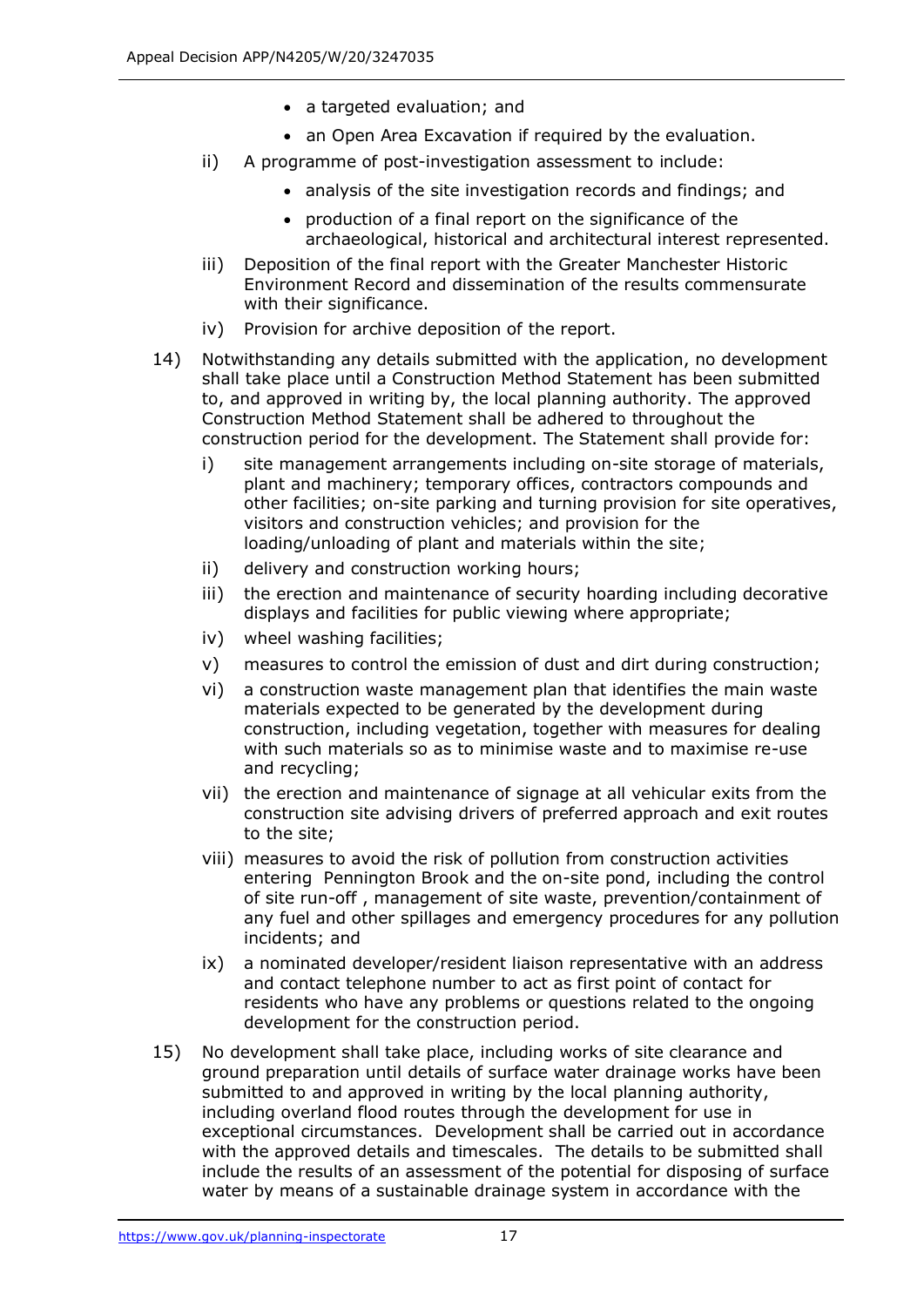principles set out in the National Planning Policy Framework. Where a sustainable drainage system is to be provided, the submitted details shall:

- i. provide information about the design storm period and intensity, the method employed to delay and control the surface water discharged from the site and the measures taken to prevent pollution of the receiving groundwater and/or surface waters;
- ii. include a timetable for its implementation; and,
- iii. provide a management and maintenance plan for the lifetime of the development which shall include the arrangements for adoption by any public authority or statutory undertaker and any other arrangements to secure the operation of the scheme throughout its lifetime.

## **Conditions relating to commencement of works above ground level**

- 16) Notwithstanding any description of materials in the application, no above ground construction works shall take place within any phase unless and until samples or full details of materials to be used externally on the buildings within that phase have been submitted to and approved in writing by the Local Planning Authority. The details to be submitted shall include the type, colour and texture of the materials. Development shall be carried out in accordance with the approved samples/details.
- 17) Prior to the commencement of works above ground level within any phase, details (including elevation plans, brick or masonry/materials specification and colour scheme) of the treatment to all boundaries around and within that phase shall be submitted to and approved in writing by the local planning authority. Development shall be carried out in accordance with the approved details and retained as such thereafter.
- 18) No above ground construction works shall commence unless and until a scheme, including a timetable for implementation, has been submitted and approved in writing by the local planning authority demonstrating a minimum reduction of 10% of carbon emissions (to be calculated by reference to a baseline for the predicted carbon emissions of the development as defined in the Building Regulations Part L standards current at the time of commencement of development) through the use of decentralised, renewable and/or low carbon technologies. Development shall be carried out and maintained thereafter in accordance with the approved scheme.
- 19) Prior to first occupation of any dwelling, a scheme for the provision of public art, including a timescale for implementation, shall be submitted to and approved in writing by the local planning authority. Development shall be carried out in accordance with the approved scheme which shall be retained thereafter.
- 20) Prior to the occupation of any dwelling in any phase, provision shall be made for the parking and/or garaging of motor vehicles adjacent to that dwelling house in accordance with drawing No BHM005 PLA1 rev. G and The Fairways Westhoughton Phase 2 - House type range document (November 2019). Those areas shall thereafter be kept available at all times for that purpose.

## **Conditions relating to First Occupation**

21) No dwelling shall be occupied unless and until the features set out on the drawing No D7721.001C (Biodiversity Habitat Plan) have been provided in accordance with the details shown thereon. Those features shall be retained thereafter.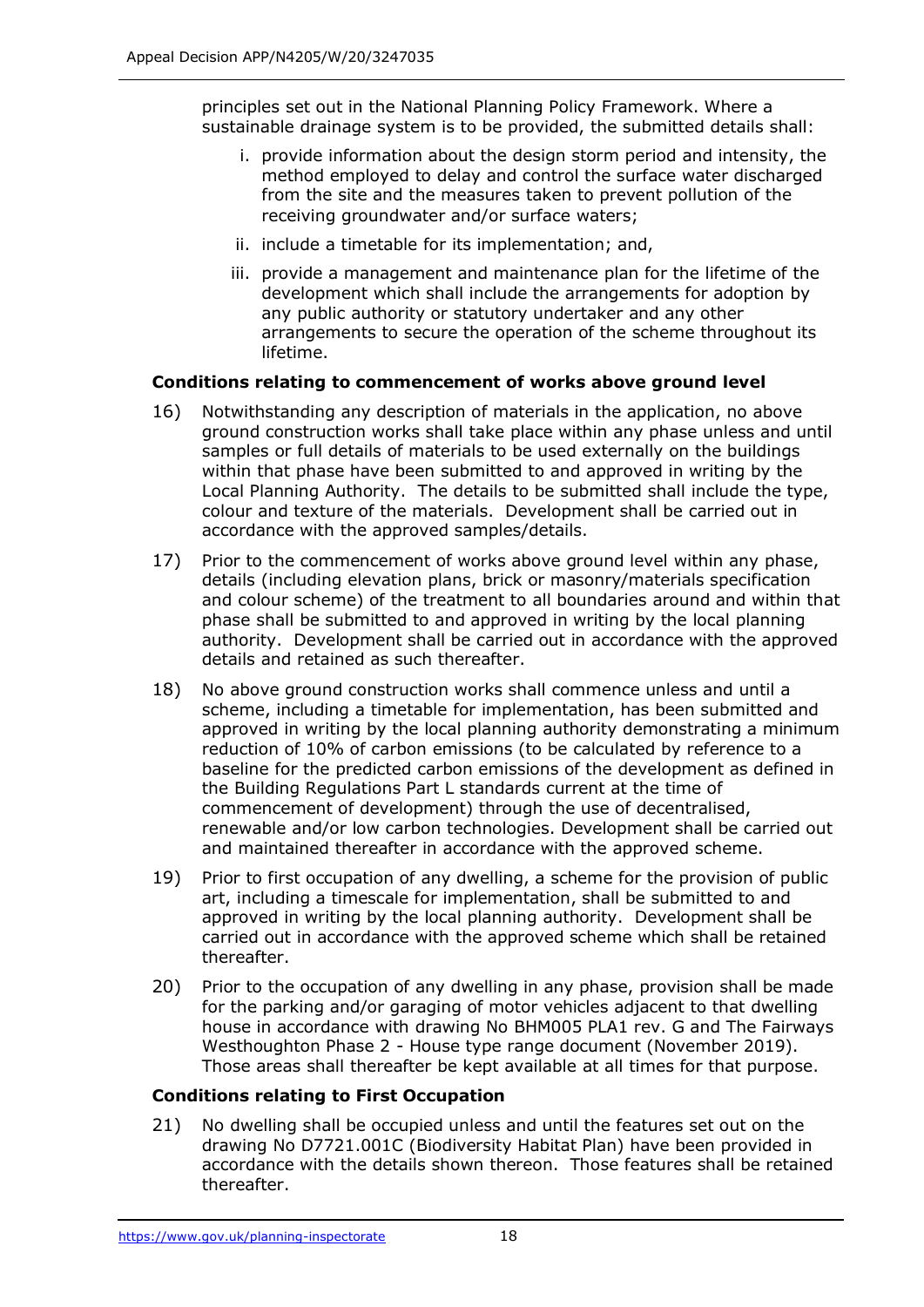- 22) Prior to the occupation of any dwelling house in any phase, a landscape planting scheme shall be submitted to and approved in writing by the local planning authority. Other than planting along the southern boundary planted in accordance with condition 6 above, all remaining trees, hedgerows and shrubs shall be planted on the site in accordance with the approved plans (drawing Nos. 12005\_P15 rev. D, 12005\_P16 rev. D, 12005\_P17 rev. D and 12005 P18 rev. D) and in accordance with the approved planting scheme.
- 23) Any trees and shrubs planted pursuant to conditions 6 and 22 above, that die or are removed within:
	- any individual plot within the first five years from the completion of the last dwelling house, and/or
	- the landscape areas hatched green on the drawing No 12005/P19 (including the planting outside the application boundary as shown on drawing Nos 12005\_P15 rev. D and 12005\_P17 rev. D) die or are removed within 15 years from the completion of the last dwelling house,

shall be replaced in the next available planting season with others of similar size and species.

- 24) No dwelling in any phase shall be occupied unless and until the roads and driveways serving and within that phase have been constructed in accordance with details that have previously been submitted to and approved in writing by the local planning authority. The details to be submitted shall include construction, surfacing and drainage. Development shall be carried out in accordance with the approved details.
- 25) No dwelling in any phase shall be occupied until the measures for that dwelling pursuant to the Glazing and Ventilation Strategy within the Red Acoustics Environmental Noise Study R1456-REP01-JW (dated 19 July 2019) have been implemented in full in accordance with details that shall previously have been submitted to and approved in writing by the local planning authority.
- 26) Prior to first occupation of any dwelling on the site, and notwithstanding any details submitted with the application, full details of the on-site Local Equipped Area for Play (LEAP) to be provided within the central landscaped space (adjacent to plots 128 and 139) as shown on the approved site plans, shall be submitted to and approved in writing by the local planning authority prior to any works commencing on the play area. The details to be submitted shall include:
	- a timetable for implementation;
	- a detailed layout plan of the Toddler and Junior play area (key ages 0-12 years) providing at least seven pieces of fixed play equipment (to include swings, a slide and a combination play unit) covering the key activities for the age range;
	- full manufacturers specification for each item of equipment, which is to be of robust steel construction, safety tested and manufactured by a reputable supplier with appropriate and compliant safety surfacing underneath, and should be inclusive in its design;
	- details of bow top fencing around the LEAP at 1.2m high with selfclosing pedestrian gates (avoiding finger and head traps and sharp edges) including RAL colours and maintenance access;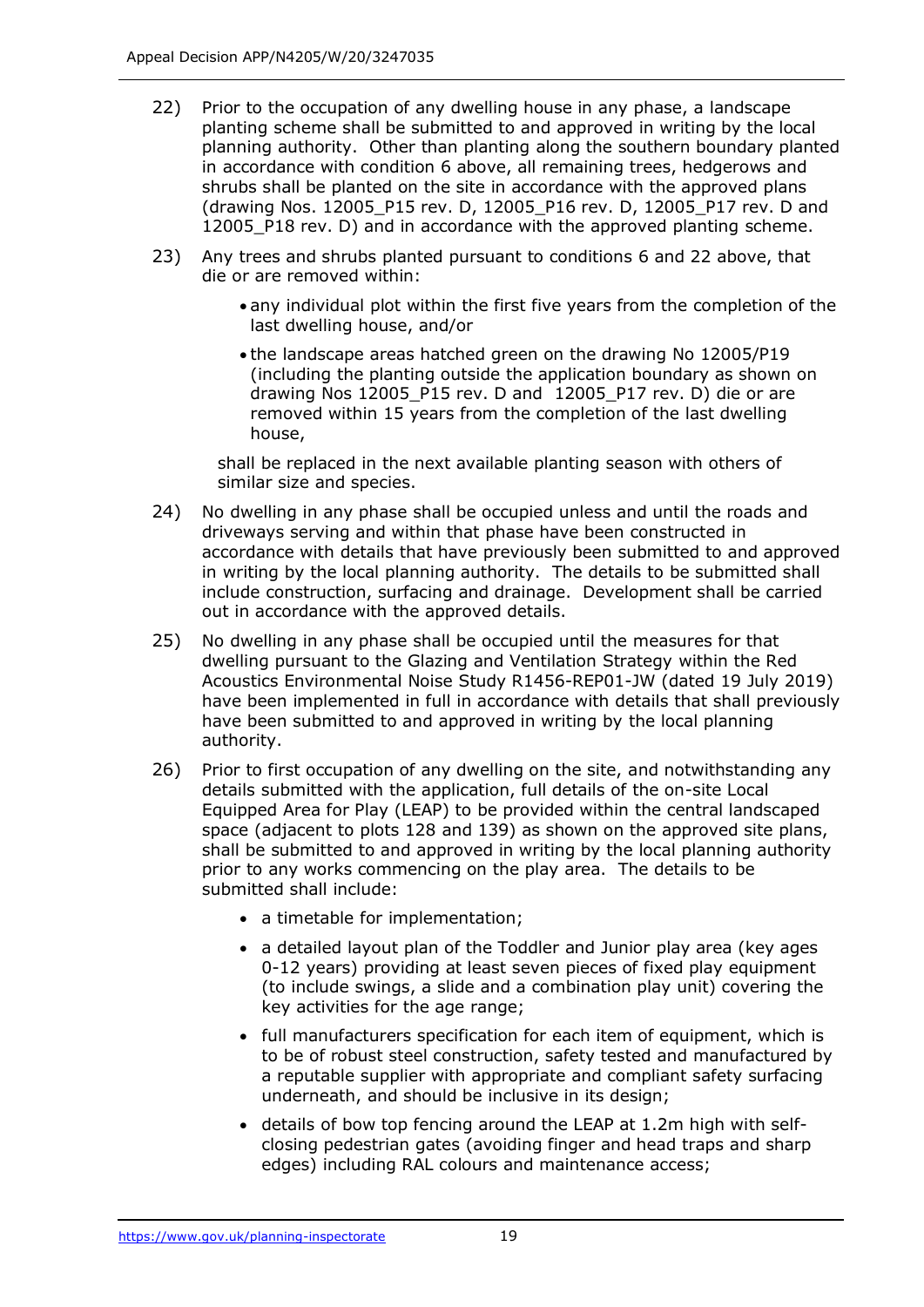- hard surfacing within the fenced area to allow fully inclusive use both for users and carers, including wheelchairs and prams/buggies;
- details of hard surfaced paths across the open space to the gates into the play area;
- details of any signage, seats and litter bins;
- a detailed management and maintenance schedule for the facility.

Development shall be carried out in accordance with the approved details and the facility shall be retained thereafter in accordance with the management and maintenance arrangements as approved.

- 27) No dwelling shall be occupied until a Travel Plan, which shall include notification of the appointed Travel Plan Co-ordinator for the development, has been submitted to and approved in writing by the Local Planning Authority. The Travel Plan shall include but is not confined to:
	- a) the key actions and timescale as outlined within Section 5 and 6 of the Travel Plan dated June 2019 Issue 1 (Ref: A102260);
	- b) a timetable for implementation; and,
	- c) how the Action Plan and the Review Measures as proposed will be implemented throughout the lifetime of the development.

The approved Travel Plan shall be implemented in accordance with the implementation timetable.

#### **Levels**

28) The development, hereby permitted, shall be carried out in accordance with approved ground and finished floor levels and secured with retaining walls as shown on plan Nos 6603-RW1500-1.8, 6603-RW450-FOE, 6603-RW600-1.8, 6603/RW750/1.8, 6603-RW900-1.8, 6603-RW1200-1.8, 30301/1 rev. F, 30301/2 rev. F and 30301/3 rev. F) and retained thereafter.

## **Lighting**

29) No external lighting within any phase of the development hereby permitted (other than residential curtilages relating to domestic properties) shall be installed other than in accordance with details that have previously been submitted to and approved in writing by the local planning authority.

## **Removal of Permitted Development Rights**

- 30) Notwithstanding the provisions of Schedule 2 Part 1 of the Town and Country Planning (General Permitted Development) Order 2015 (or any Order amending or replacing that Order) and other than as expressly authorised by this permission:
	- i. no fences, walls or other means of enclosure shall be erected between the front or side wall of any dwelling and the new estate road or private drive, which the curtilage of the of the dwelling fronts or abuts;
	- ii. no vehicular accesses and/or gates shall be installed onto Old Lane within any of the plots abutting Old Lane; and,
	- iii. no garages, extensions, decking/raised platforms, buildings, outbuildings, sheds or greenhouses shall be erected within the curtilage of approved dwellings at plots 69-78 (inclusive), 81-84 (inclusive), 88, 95, 146, 156, 163 and 164.